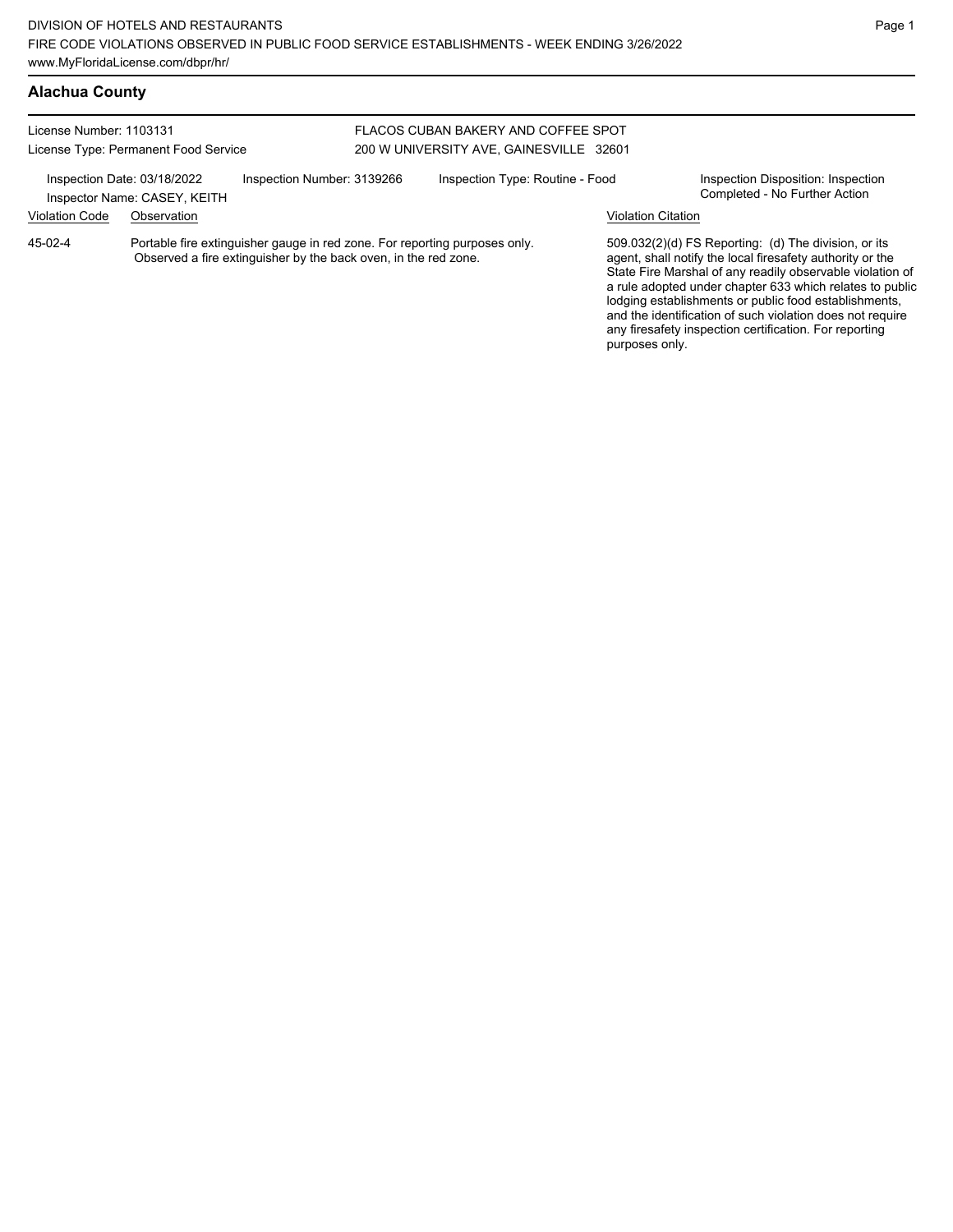# **Bay County**

License Number: 1300759

License Type: Permanent Food Service

#### BOARDWALK BEACH HOTEL AND CONVENTION CENTER 9400 S THOMAS DR, PANAMA CITY BEACH 32408

|                       | Inspection Date: 03/23/2022<br>Inspector Name: LYNN, NICKOLAS | Inspection Number: 3159503                                                                                                                               | Inspection Type: Routine - Food | Inspection Disposition: Warning<br>Issued                                                                                                                                                                                                                                                                                                                        |
|-----------------------|---------------------------------------------------------------|----------------------------------------------------------------------------------------------------------------------------------------------------------|---------------------------------|------------------------------------------------------------------------------------------------------------------------------------------------------------------------------------------------------------------------------------------------------------------------------------------------------------------------------------------------------------------|
| <b>Violation Code</b> | Observation                                                   |                                                                                                                                                          |                                 | Violation Citation                                                                                                                                                                                                                                                                                                                                               |
| 45-02-4               |                                                               | Portable fire extinguisher gauge in red zone. For reporting purposes only. K class<br>Fire extinguisher in recharge zone, near fry station in cook room. |                                 | 509.032(2)(d) FS Reporting: (d) The division, or its<br>agent, shall notify the local firesafety authority or the<br>State Fire Marshal of any readily observable violation of<br>a rule adopted under chapter 633 which relates to public<br>lodging establishments or public food establishments,<br>and the identification of such violation does not require |

any firesafety inspection certification. For reporting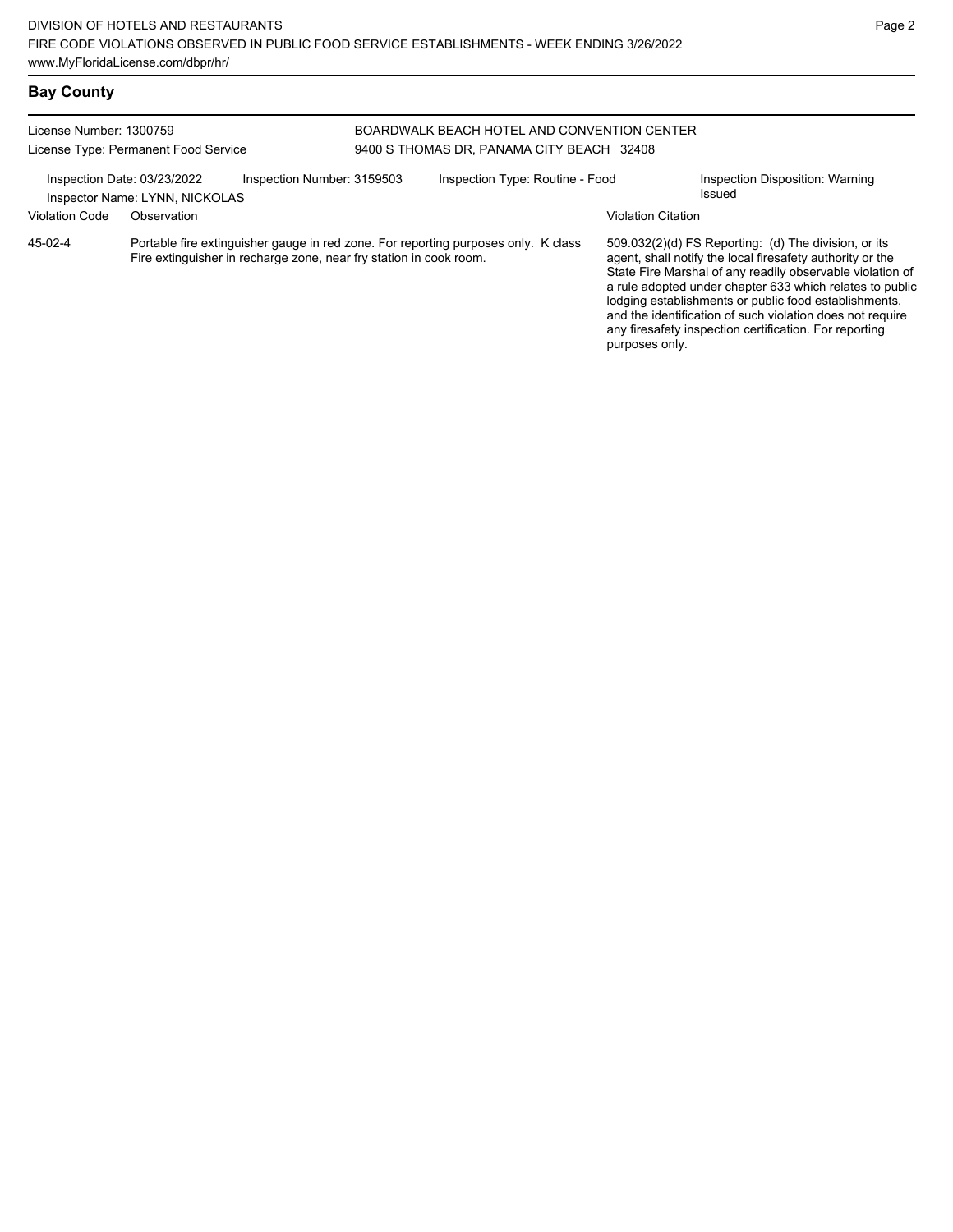# **Brevard County**

| License Number: 1506977<br>License Type: Permanent Food Service                                                                                                                           |                                                                    | EL SABOR DE MI PUEBLO<br>1046 DIXON BLVD 128, COCOA 32922 |                                       |                                                                                 |                                                                                                                                                                                                                                                                                                                                                                                                                            |                                                                                                                                                                                                             |
|-------------------------------------------------------------------------------------------------------------------------------------------------------------------------------------------|--------------------------------------------------------------------|-----------------------------------------------------------|---------------------------------------|---------------------------------------------------------------------------------|----------------------------------------------------------------------------------------------------------------------------------------------------------------------------------------------------------------------------------------------------------------------------------------------------------------------------------------------------------------------------------------------------------------------------|-------------------------------------------------------------------------------------------------------------------------------------------------------------------------------------------------------------|
| Inspection Date: 03/23/2022<br>Inspection Number: 3167463<br>Inspector Name: FRANZ, LINDA                                                                                                 |                                                                    |                                                           | Inspection Type: Routine - Food       |                                                                                 | Inspection Disposition: Inspection<br>Completed - No Further Action                                                                                                                                                                                                                                                                                                                                                        |                                                                                                                                                                                                             |
| <b>Violation Code</b>                                                                                                                                                                     | Observation                                                        |                                                           |                                       |                                                                                 | <b>Violation Citation</b>                                                                                                                                                                                                                                                                                                                                                                                                  |                                                                                                                                                                                                             |
| 49-01-4                                                                                                                                                                                   | inside building.<br>For reporting purposes only.                   |                                                           |                                       | Flammables stored/debris present in back dry stock room. 2 propane tanks stored |                                                                                                                                                                                                                                                                                                                                                                                                                            | 61C-1.004(6) FAC Reporting: (6) Attics, basements,<br>boiler rooms, meter rooms, laundry rooms, and storage<br>rooms shall be kept clean and free of debris and<br>flammables. For reporting purposes only. |
| License Number: 1501521                                                                                                                                                                   |                                                                    |                                                           | <b>SQUID LIPS</b>                     |                                                                                 |                                                                                                                                                                                                                                                                                                                                                                                                                            |                                                                                                                                                                                                             |
|                                                                                                                                                                                           | License Type: Permanent Food Service                               |                                                           | 2200 S ORLANDO AVE, COCOA BEACH 32931 |                                                                                 |                                                                                                                                                                                                                                                                                                                                                                                                                            |                                                                                                                                                                                                             |
|                                                                                                                                                                                           | Inspection Date: 03/21/2022<br>Inspector Name: HICKS, GEORGE RANDY | Inspection Number: 3169394                                |                                       | Inspection Type: Routine - Food                                                 |                                                                                                                                                                                                                                                                                                                                                                                                                            | Inspection Disposition: Warning<br>Issued                                                                                                                                                                   |
| <b>Violation Code</b>                                                                                                                                                                     | Observation                                                        |                                                           |                                       |                                                                                 | <b>Violation Citation</b>                                                                                                                                                                                                                                                                                                                                                                                                  |                                                                                                                                                                                                             |
| 45-04-4<br>Use of cooking equipment producing grease laden vapors/smoke causing heavily<br>soiled walls and ceiling behind char grill. Notified Fire AHJ. For reporting purposes<br>only. |                                                                    |                                                           |                                       | purposes only.                                                                  | 509.032(2)(d) FS Reporting: (d) The division, or its<br>agent, shall notify the local firesafety authority or the<br>State Fire Marshal of any readily observable violation of<br>a rule adopted under chapter 633 which relates to public<br>lodging establishments or public food establishments,<br>and the identification of such violation does not require<br>any firesafety inspection certification. For reporting |                                                                                                                                                                                                             |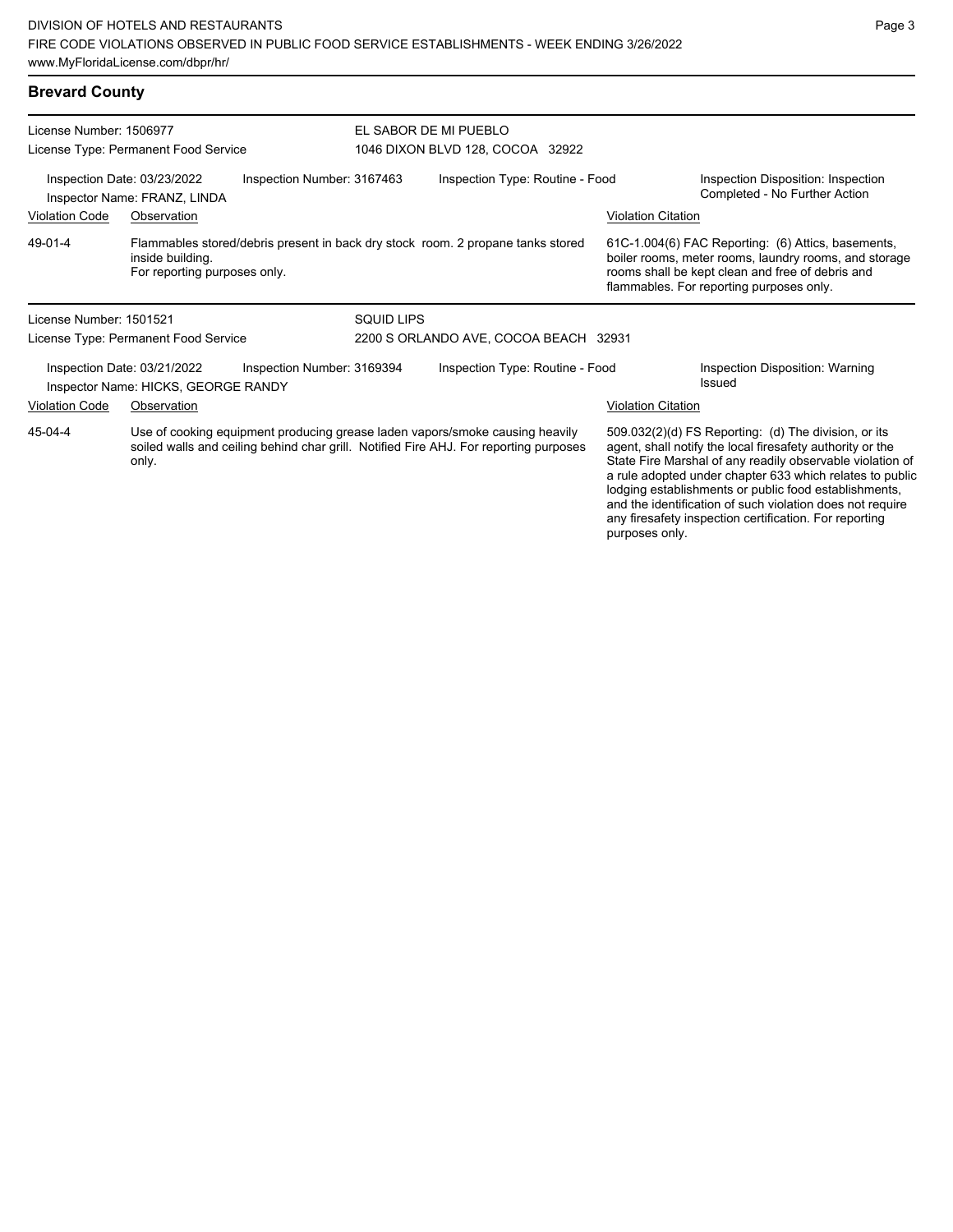| <b>Broward County</b>   |                                                                                                                                                                                                                                              |                                                                                                                                                                                                                                                                                                                                                                                                                               |                                                               |                           |                                                                                                                                                                                                                                                                                                                                                                                                                                                                                                          |
|-------------------------|----------------------------------------------------------------------------------------------------------------------------------------------------------------------------------------------------------------------------------------------|-------------------------------------------------------------------------------------------------------------------------------------------------------------------------------------------------------------------------------------------------------------------------------------------------------------------------------------------------------------------------------------------------------------------------------|---------------------------------------------------------------|---------------------------|----------------------------------------------------------------------------------------------------------------------------------------------------------------------------------------------------------------------------------------------------------------------------------------------------------------------------------------------------------------------------------------------------------------------------------------------------------------------------------------------------------|
| License Number: 1601642 | License Type: Permanent Food Service                                                                                                                                                                                                         |                                                                                                                                                                                                                                                                                                                                                                                                                               | THE CLUB AT EMERALD HILLS<br>4100 N HILLS DR, HOLLYWOOD 33021 |                           |                                                                                                                                                                                                                                                                                                                                                                                                                                                                                                          |
|                         | Inspection Date: 03/24/2022<br>Inspection Number: 3160349<br>Inspector Name: MCKINNEY, JOHN                                                                                                                                                  |                                                                                                                                                                                                                                                                                                                                                                                                                               | Inspection Type: Routine - Food                               |                           | Inspection Disposition: Inspection<br>Completed - No Further Action                                                                                                                                                                                                                                                                                                                                                                                                                                      |
| <b>Violation Code</b>   | Observation                                                                                                                                                                                                                                  |                                                                                                                                                                                                                                                                                                                                                                                                                               |                                                               | <b>Violation Citation</b> |                                                                                                                                                                                                                                                                                                                                                                                                                                                                                                          |
| 48-01-5                 | No current insurance inspector boiler report or boiler certificate available for boiler.<br>For reporting purposes only.<br><b>Expired 02/2022</b>                                                                                           |                                                                                                                                                                                                                                                                                                                                                                                                                               |                                                               |                           | 61C-1.004(10) FAC Reporting: (10) Heating and<br>ventilation - The heating and ventilation system shall be<br>kept in good repair or be installed to maintain a<br>minimum of 68 degrees Fahrenheit throughout the<br>building. The insurance inspectors boiler report is<br>required annually for power boilers and high<br>pressure/high temperature boilers and biannually for low<br>pressure steam or vapor heating boilers and shall be<br>posted in the boiler room. For reporting purposes only. |
| License Number: 1624589 |                                                                                                                                                                                                                                              |                                                                                                                                                                                                                                                                                                                                                                                                                               | <b>GRAN FORNO PRONTO</b>                                      |                           |                                                                                                                                                                                                                                                                                                                                                                                                                                                                                                          |
|                         | License Type: Permanent Food Service                                                                                                                                                                                                         |                                                                                                                                                                                                                                                                                                                                                                                                                               | 704 E LAS OLAS BLVD, FORT LAUDERDALE 33301                    |                           |                                                                                                                                                                                                                                                                                                                                                                                                                                                                                                          |
|                         | Inspection Date: 03/24/2022<br>Inspection Number: 3158207<br>Inspector Name: BRANN, JUSTIN                                                                                                                                                   |                                                                                                                                                                                                                                                                                                                                                                                                                               | Inspection Type: Routine - Food                               |                           | Inspection Disposition: Warning<br><b>Issued</b>                                                                                                                                                                                                                                                                                                                                                                                                                                                         |
| <b>Violation Code</b>   | Observation                                                                                                                                                                                                                                  |                                                                                                                                                                                                                                                                                                                                                                                                                               |                                                               | <b>Violation Citation</b> |                                                                                                                                                                                                                                                                                                                                                                                                                                                                                                          |
| 45-04-4                 |                                                                                                                                                                                                                                              | Use of cooking equipment producing grease laden vapors/smoke with no hood<br>509.032(2)(d) FS Reporting: (d) The division, or its<br>suppression system installed. Notified Fire AHJ. For reporting purposes only.<br>agent, shall notify the local firesafety authority or the<br>Inspection Report will be emailed to Fire Marshall for review.<br>any firesafety inspection certification. For reporting<br>purposes only. |                                                               |                           | State Fire Marshal of any readily observable violation of<br>a rule adopted under chapter 633 which relates to public<br>lodging establishments or public food establishments,<br>and the identification of such violation does not require                                                                                                                                                                                                                                                              |
| License Number: 1621796 |                                                                                                                                                                                                                                              |                                                                                                                                                                                                                                                                                                                                                                                                                               | LORENZO'S PIZZERIA                                            |                           |                                                                                                                                                                                                                                                                                                                                                                                                                                                                                                          |
|                         | License Type: Permanent Food Service                                                                                                                                                                                                         |                                                                                                                                                                                                                                                                                                                                                                                                                               | 1013 N FEDERAL HWY, FORT LAUDERDALE 33304                     |                           |                                                                                                                                                                                                                                                                                                                                                                                                                                                                                                          |
|                         | Inspection Date: 03/23/2022<br>Inspection Number: 3157497<br>Inspector Name: DEJONG, STEVEN                                                                                                                                                  |                                                                                                                                                                                                                                                                                                                                                                                                                               | Inspection Type: Routine - Food                               |                           | Inspection Disposition: Inspection<br>Completed - No Further Action                                                                                                                                                                                                                                                                                                                                                                                                                                      |
| <b>Violation Code</b>   | Observation                                                                                                                                                                                                                                  |                                                                                                                                                                                                                                                                                                                                                                                                                               |                                                               | <b>Violation Citation</b> |                                                                                                                                                                                                                                                                                                                                                                                                                                                                                                          |
| 45-04-4                 | Use of cooking equipment producing grease laden vapors/smoke with no hood<br>suppression system installed.<br>Notified Fire AHJ. For reporting purposes only.<br>Table to fryer next to pizza oven not under hood.<br>Operator disconnected. |                                                                                                                                                                                                                                                                                                                                                                                                                               |                                                               | purposes only.            | 509.032(2)(d) FS Reporting: (d) The division, or its<br>agent, shall notify the local firesafety authority or the<br>State Fire Marshal of any readily observable violation of<br>a rule adopted under chapter 633 which relates to public<br>lodging establishments or public food establishments,<br>and the identification of such violation does not require<br>any firesafety inspection certification. For reporting                                                                               |
| License Number: 1617607 | License Type: Permanent Food Service                                                                                                                                                                                                         |                                                                                                                                                                                                                                                                                                                                                                                                                               | CHAR HUT OF AMERICA<br>10000 W MCNAB RD, TAMARAC 33321-1815   |                           |                                                                                                                                                                                                                                                                                                                                                                                                                                                                                                          |
|                         | Inspection Date: 03/24/2022<br>Inspection Number: 3184503<br>Inspector Name: WATSON, TRICIA                                                                                                                                                  |                                                                                                                                                                                                                                                                                                                                                                                                                               | Inspection Type: Routine - Food                               |                           | Inspection Disposition: Warning<br>Issued                                                                                                                                                                                                                                                                                                                                                                                                                                                                |
| Violation Code          | Observation                                                                                                                                                                                                                                  |                                                                                                                                                                                                                                                                                                                                                                                                                               |                                                               | Violation Citation        |                                                                                                                                                                                                                                                                                                                                                                                                                                                                                                          |
| 46-01-4                 | Marked exit/path to marked exit blocked. For reporting purposes only.<br>Observed walk in cooler with improper closing device which does not allow<br>automatic closing and opening.                                                         |                                                                                                                                                                                                                                                                                                                                                                                                                               |                                                               | purposes only.            | 509.032(2)(d) FS Reporting: (d) The division, or its<br>agent, shall notify the local firesafety authority or the<br>State Fire Marshal of any readily observable violation of<br>a rule adopted under chapter 633 which relates to public<br>lodging establishments or public food establishments,<br>and the identification of such violation does not require<br>any firesafety inspection certification. For reporting                                                                               |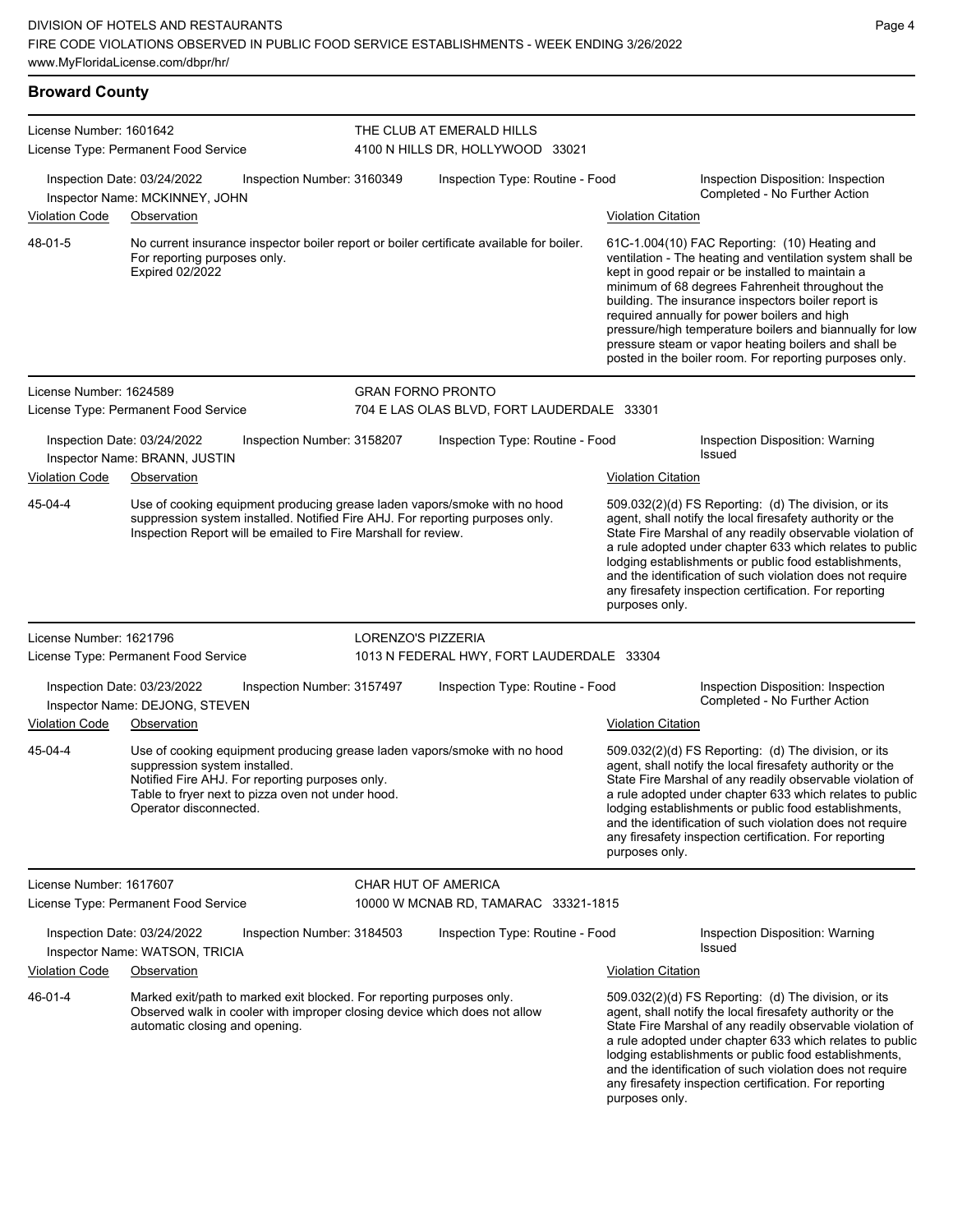## **Charlotte County**

| License Number: 1801657              |                                                                | <b>HOLIDAY INN EXPRESS</b> |                                           |                                                                                                                                                                                   |                           |                                                                                                                                                                                                                                                                                                                           |
|--------------------------------------|----------------------------------------------------------------|----------------------------|-------------------------------------------|-----------------------------------------------------------------------------------------------------------------------------------------------------------------------------------|---------------------------|---------------------------------------------------------------------------------------------------------------------------------------------------------------------------------------------------------------------------------------------------------------------------------------------------------------------------|
| License Type: Permanent Food Service |                                                                |                            | 24440 SANDHILL BLVD, PORT CHARLOTTE 33983 |                                                                                                                                                                                   |                           |                                                                                                                                                                                                                                                                                                                           |
|                                      | Inspection Date: 03/19/2022<br>Inspector Name: SAYED, MOHAMMED | Inspection Number: 3150829 |                                           | Inspection Type: Routine - Food                                                                                                                                                   |                           | Inspection Disposition: Inspection<br>Completed - No Further Action                                                                                                                                                                                                                                                       |
| <b>Violation Code</b>                | Observation                                                    |                            |                                           |                                                                                                                                                                                   | <b>Violation Citation</b> |                                                                                                                                                                                                                                                                                                                           |
| 48-01-5                              | certificate. **Repeat Violation**                              |                            |                                           | No current insurance inspector boiler report or boiler certificate available for boiler.<br>For reporting purposes only. The operator is currently waiting to receive the Broiler |                           | 61C-1.004(10) FAC Reporting: (10) Heating and<br>ventilation - The heating and ventilation system shall be<br>kept in good repair or be installed to maintain a<br>minimum of 68 degrees Fahrenheit throughout the<br>building. The insurance inspectors boiler report is<br>required annually for power boilers and high |

Page 5

pressure/high temperature boilers and biannually for low pressure steam or vapor heating boilers and shall be posted in the boiler room. For reporting purposes only.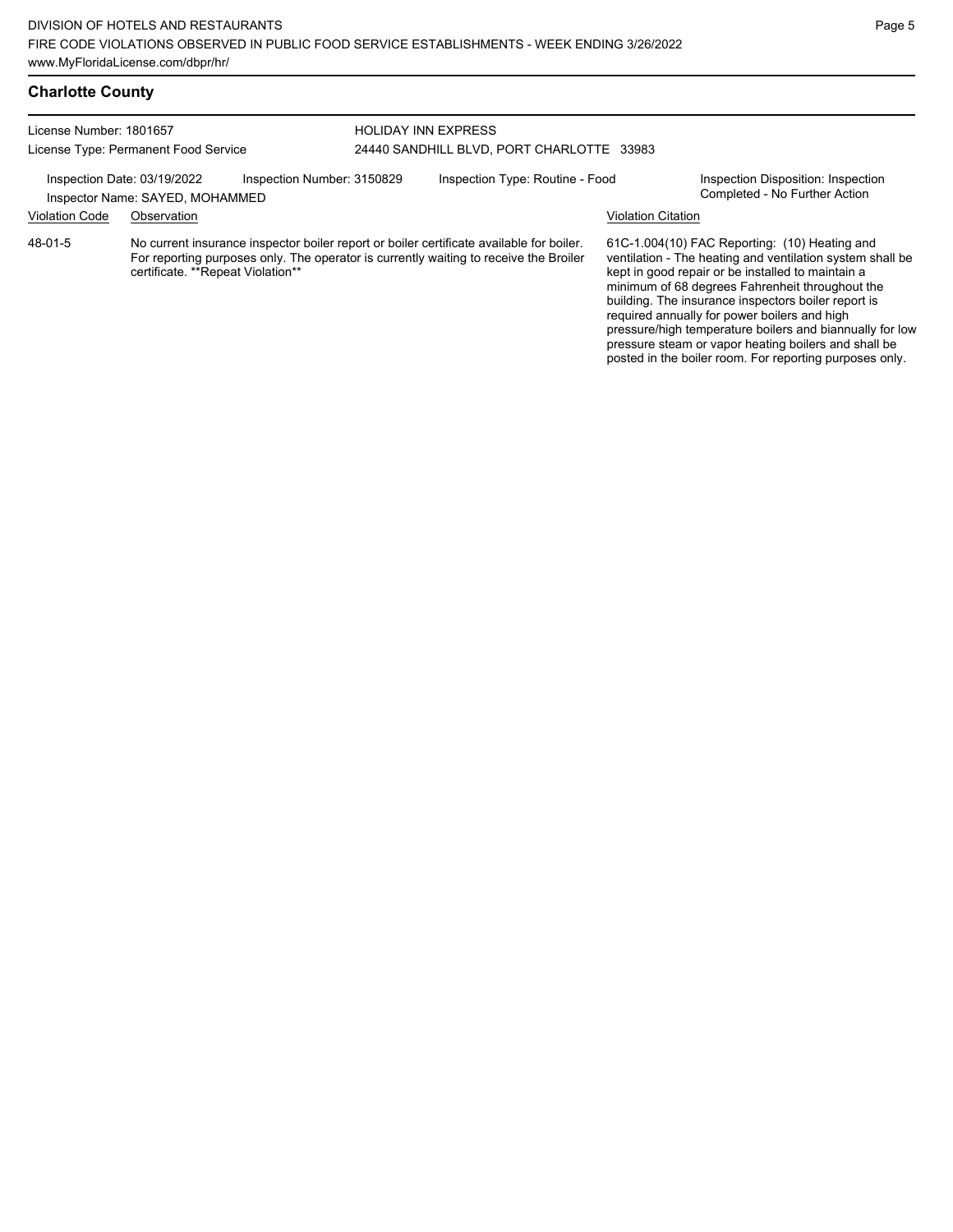# **Clay County**

| License Number: 2001377<br>License Type: Permanent Food Service |                                                                 | <b>CLYDE'S COZY CORNER</b>                                            | 130 SE NIGHTINGALE STREET, KEYSTONE HEIGHTS 32656 |                                                                                     |                           |                                                                                                                                                                                                                                                                                                                                                                                                                            |
|-----------------------------------------------------------------|-----------------------------------------------------------------|-----------------------------------------------------------------------|---------------------------------------------------|-------------------------------------------------------------------------------------|---------------------------|----------------------------------------------------------------------------------------------------------------------------------------------------------------------------------------------------------------------------------------------------------------------------------------------------------------------------------------------------------------------------------------------------------------------------|
|                                                                 | Inspection Date: 03/21/2022<br>Inspector Name: BADDING, MELANIE | Inspection Number: 3167194                                            |                                                   | Inspection Type: Routine - Food                                                     |                           | Inspection Disposition: Administrative<br>complaint recommended                                                                                                                                                                                                                                                                                                                                                            |
| <b>Violation Code</b>                                           | Observation                                                     |                                                                       |                                                   |                                                                                     | <b>Violation Citation</b> |                                                                                                                                                                                                                                                                                                                                                                                                                            |
| 46-01-4                                                         | observed during inspection.                                     | Marked exit/path to marked exit blocked. For reporting purposes only. |                                                   | Marked exit blocked by cooler in kitchen. Person in charge states fire Marshall has | purposes only.            | 509.032(2)(d) FS Reporting: (d) The division, or its<br>agent, shall notify the local firesafety authority or the<br>State Fire Marshal of any readily observable violation of<br>a rule adopted under chapter 633 which relates to public<br>lodging establishments or public food establishments,<br>and the identification of such violation does not require<br>any firesafety inspection certification. For reporting |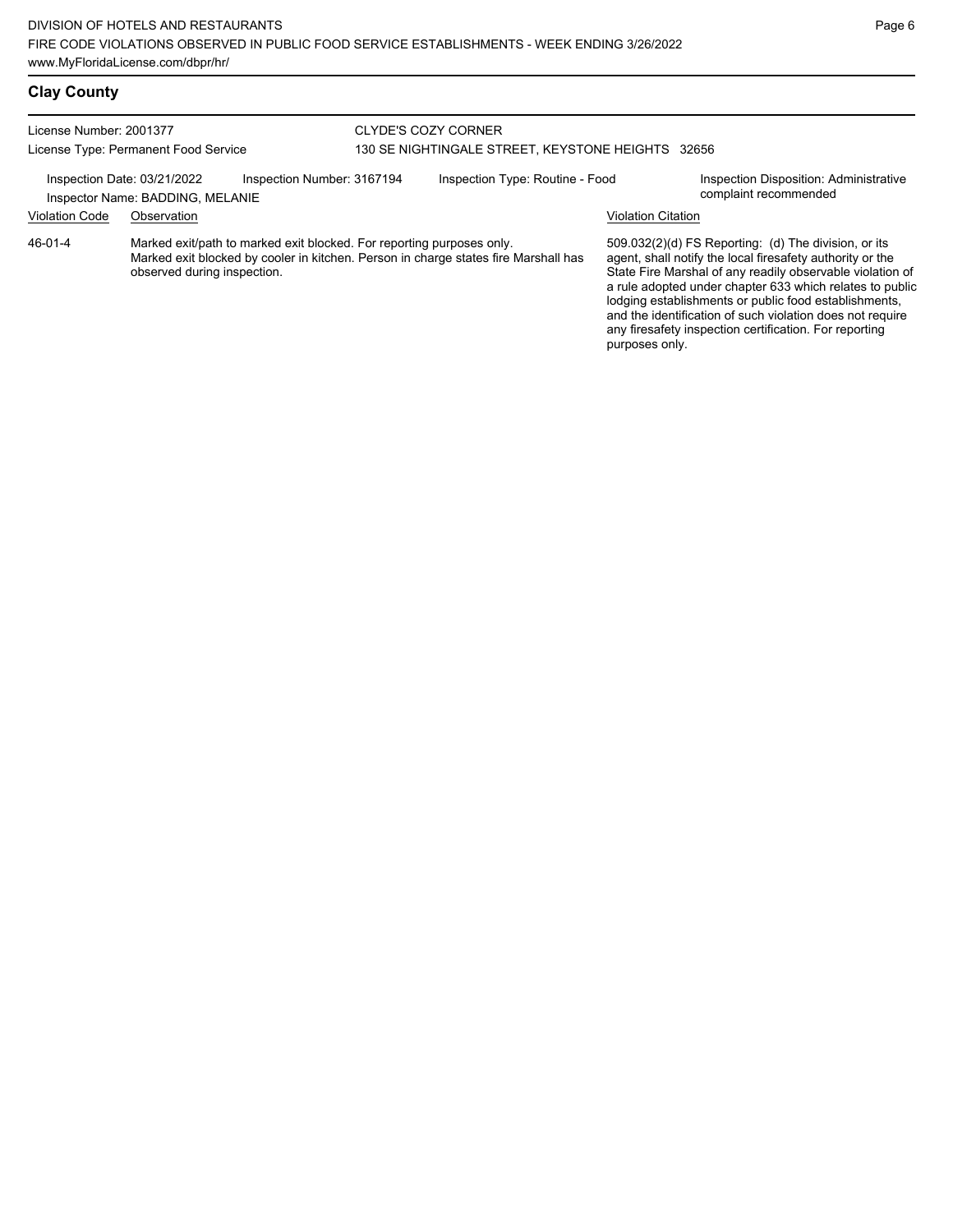| <b>Columbia County</b> |  |  |
|------------------------|--|--|
|                        |  |  |

| License Number: 2200169              |                                  |                            | POPEYES LOUISIANA KITCHEN #131           |                                                                                    |  |                           |                                                                                                                                                                                                                                                                                                                                                                                                                            |
|--------------------------------------|----------------------------------|----------------------------|------------------------------------------|------------------------------------------------------------------------------------|--|---------------------------|----------------------------------------------------------------------------------------------------------------------------------------------------------------------------------------------------------------------------------------------------------------------------------------------------------------------------------------------------------------------------------------------------------------------------|
| License Type: Permanent Food Service |                                  |                            | 121 NW MAIN BLVD, LAKE CITY<br>320553952 |                                                                                    |  |                           |                                                                                                                                                                                                                                                                                                                                                                                                                            |
| Inspection Date: 03/22/2022          | Inspector Name: BAILEY, KIMBERLY | Inspection Number: 3173521 |                                          | Inspection Type: Routine - Food                                                    |  |                           | Inspection Disposition: Administrative<br>complaint recommended                                                                                                                                                                                                                                                                                                                                                            |
| <b>Violation Code</b>                | Observation                      |                            |                                          |                                                                                    |  | <b>Violation Citation</b> |                                                                                                                                                                                                                                                                                                                                                                                                                            |
| 45-02-4                              | of office.                       |                            |                                          | Portable fire extinguisher gauge in red zone. For reporting purposes only. Outside |  | purposes only.            | 509.032(2)(d) FS Reporting: (d) The division, or its<br>agent, shall notify the local firesafety authority or the<br>State Fire Marshal of any readily observable violation of<br>a rule adopted under chapter 633 which relates to public<br>lodging establishments or public food establishments,<br>and the identification of such violation does not require<br>any firesafety inspection certification. For reporting |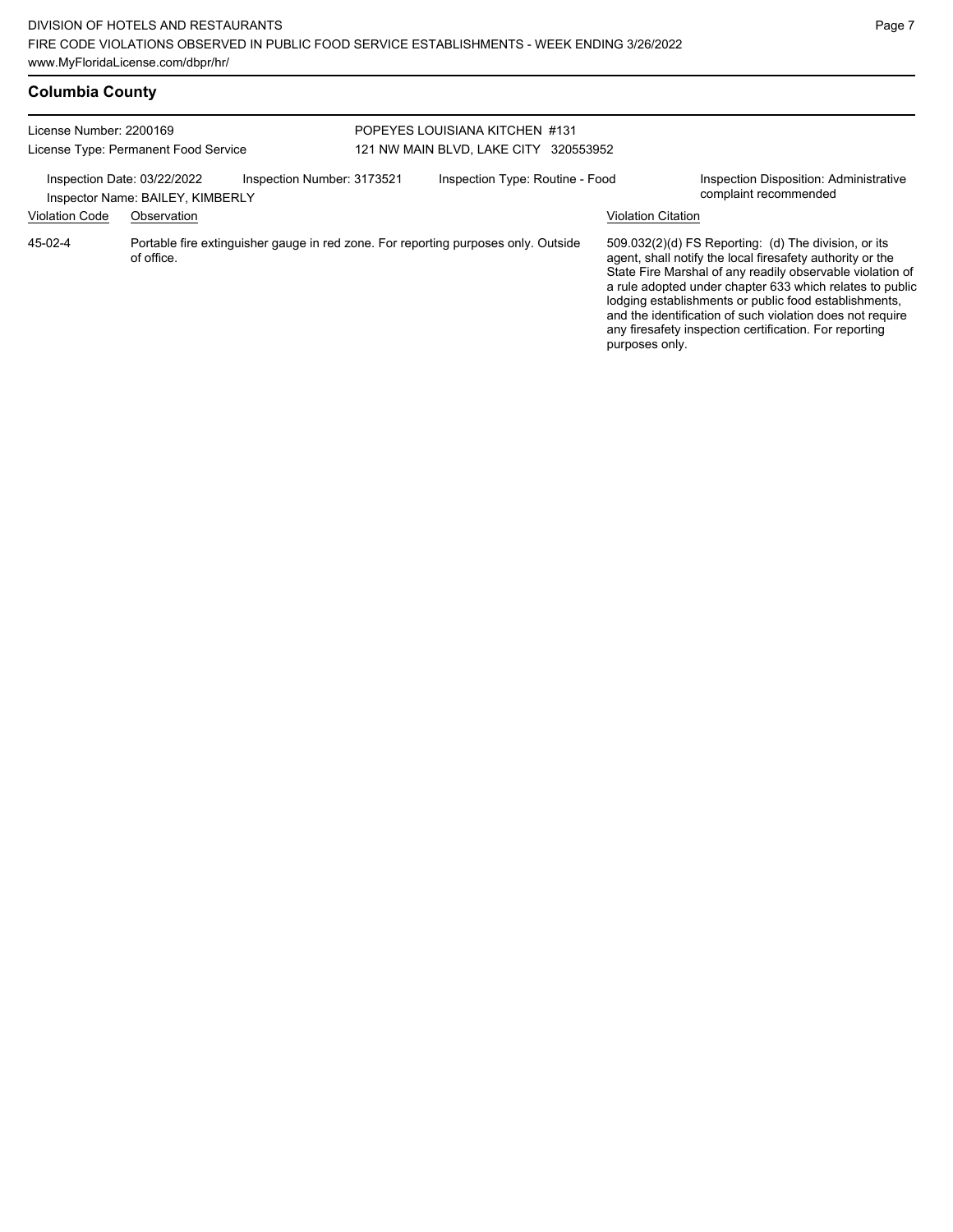| <b>Dade County</b>      |                                                                                                |                            |                                                                                          |                           |                                                                                                                                                                                                                                                                                                                                                                                                                                                                                                            |
|-------------------------|------------------------------------------------------------------------------------------------|----------------------------|------------------------------------------------------------------------------------------|---------------------------|------------------------------------------------------------------------------------------------------------------------------------------------------------------------------------------------------------------------------------------------------------------------------------------------------------------------------------------------------------------------------------------------------------------------------------------------------------------------------------------------------------|
| License Number: 2336781 | License Type: Permanent Food Service                                                           | THE GOODTIME HOTEL         | 601 WASHINGTON AVENUE, MIAMI BEACH 33139                                                 |                           |                                                                                                                                                                                                                                                                                                                                                                                                                                                                                                            |
|                         | Inspection Date: 03/25/2022<br>Inspector Name: WILLIAMS, ALFREDA                               | Inspection Number: 3161550 | Inspection Type: Routine - Food                                                          |                           | Inspection Disposition: Inspection<br>Completed - No Further Action                                                                                                                                                                                                                                                                                                                                                                                                                                        |
| <b>Violation Code</b>   | Observation                                                                                    |                            |                                                                                          | <b>Violation Citation</b> |                                                                                                                                                                                                                                                                                                                                                                                                                                                                                                            |
| 48-01-5                 | For reporting purposes only.<br>Observed boiler maximum 499,000 btu, water temperature is 210f |                            | No current insurance inspector boiler report or boiler certificate available for boiler. |                           | 61C-1.004(10) FAC Reporting: (10) Heating and<br>ventilation - The heating and ventilation system shall be<br>kept in good repair or be installed to maintain a<br>minimum of 68 degrees Fahrenheit throughout the<br>building. The insurance inspectors boiler report is<br>required annually for power boilers and high<br>pressure/high temperature boilers and biannually for low<br>pressure steam or vapor heating boilers and shall be<br>posted in the boiler room. For reporting purposes only.   |
| License Number: 2301175 |                                                                                                |                            | INDIAN CK CTRY CB REST                                                                   |                           |                                                                                                                                                                                                                                                                                                                                                                                                                                                                                                            |
|                         | License Type: Permanent Food Service                                                           |                            | INDIAN CREEK ISLE, MIAMI BEACH 33154                                                     |                           |                                                                                                                                                                                                                                                                                                                                                                                                                                                                                                            |
|                         | Inspection Date: 03/22/2022<br>Inspector Name: PRIETO, VICENTE                                 | Inspection Number: 3163256 | Inspection Type: Routine - Food                                                          |                           | Inspection Disposition: Inspection<br>Completed - No Further Action                                                                                                                                                                                                                                                                                                                                                                                                                                        |
| <b>Violation Code</b>   | Observation                                                                                    |                            |                                                                                          | <b>Violation Citation</b> |                                                                                                                                                                                                                                                                                                                                                                                                                                                                                                            |
| 48-02-5                 | only. Observed expiration date on 12/14/2017                                                   |                            | Insurance inspector boiler report not posted in boiler room. For reporting purposes      |                           | 61C-1.004(10) FAC Reporting: (10) Heating and<br>ventilation - The heating and ventilation system shall be<br>kept in good repair or be installed to maintain a<br>minimum of 68 degrees Fahrenheit throughout the<br>building. The insurance inspector boiler report is<br>required annually for power boilers and high pressure or<br>high temperature boilers and biannually for low pressure<br>steam or vapor heating boilers and shall be posted in<br>the boiler room. For reporting purposes only. |
| License Number: 2301396 |                                                                                                |                            | <b>GREAT HALL DINING RM</b>                                                              |                           |                                                                                                                                                                                                                                                                                                                                                                                                                                                                                                            |
|                         | License Type: Permanent Food Service                                                           |                            | INDIAN CK IS, MIAMI BEACH 33154                                                          |                           |                                                                                                                                                                                                                                                                                                                                                                                                                                                                                                            |
| <b>Violation Code</b>   | Inspection Date: 03/22/2022<br>Inspector Name: PRIETO, VICENTE<br>Observation                  | Inspection Number: 3163219 | Inspection Type: Routine - Food                                                          | <b>Violation Citation</b> | Inspection Disposition: Inspection<br>Completed - No Further Action                                                                                                                                                                                                                                                                                                                                                                                                                                        |
| 48-01-5                 | For reporting purposes only. Boiler Certificate expired on 12/14/2017                          |                            | No current insurance inspector boiler report or boiler certificate available for boiler. |                           | 61C-1.004(10) FAC Reporting: (10) Heating and<br>ventilation - The heating and ventilation system shall be<br>kept in good repair or be installed to maintain a<br>minimum of 68 degrees Fahrenheit throughout the<br>building. The insurance inspectors boiler report is<br>required annually for power boilers and high<br>pressure/high temperature boilers and biannually for low<br>pressure steam or vapor heating boilers and shall be<br>posted in the boiler room. For reporting purposes only.   |
| License Number: 2302690 |                                                                                                |                            | <b>GOLF COURSE SNK BAR</b>                                                               |                           |                                                                                                                                                                                                                                                                                                                                                                                                                                                                                                            |
|                         | License Type: Permanent Food Service                                                           |                            | INDIAN CREEK ISLAND, MIAMI BEACH 33154                                                   |                           |                                                                                                                                                                                                                                                                                                                                                                                                                                                                                                            |
|                         | Inspection Date: 03/22/2022<br>Inspector Name: PRIETO, VICENTE                                 | Inspection Number: 3163373 | Inspection Type: Routine - Food                                                          |                           | Inspection Disposition: Inspection<br>Completed - No Further Action                                                                                                                                                                                                                                                                                                                                                                                                                                        |
| <b>Violation Code</b>   | Observation                                                                                    |                            |                                                                                          | <b>Violation Citation</b> |                                                                                                                                                                                                                                                                                                                                                                                                                                                                                                            |
| 48-01-5                 | For reporting purposes only. Observed boiler certificates expired on 12/14/2017.               |                            | No current insurance inspector boiler report or boiler certificate available for boiler. |                           | 61C-1.004(10) FAC Reporting: (10) Heating and<br>ventilation - The heating and ventilation system shall be<br>kept in good repair or be installed to maintain a<br>minimum of 68 degrees Fahrenheit throughout the<br>building. The insurance inspectors boiler report is<br>required annually for power boilers and high<br>pressure/high temperature boilers and biannually for low<br>pressure steam or vapor heating boilers and shall be                                                              |

posted in the boiler room. For reporting purposes only.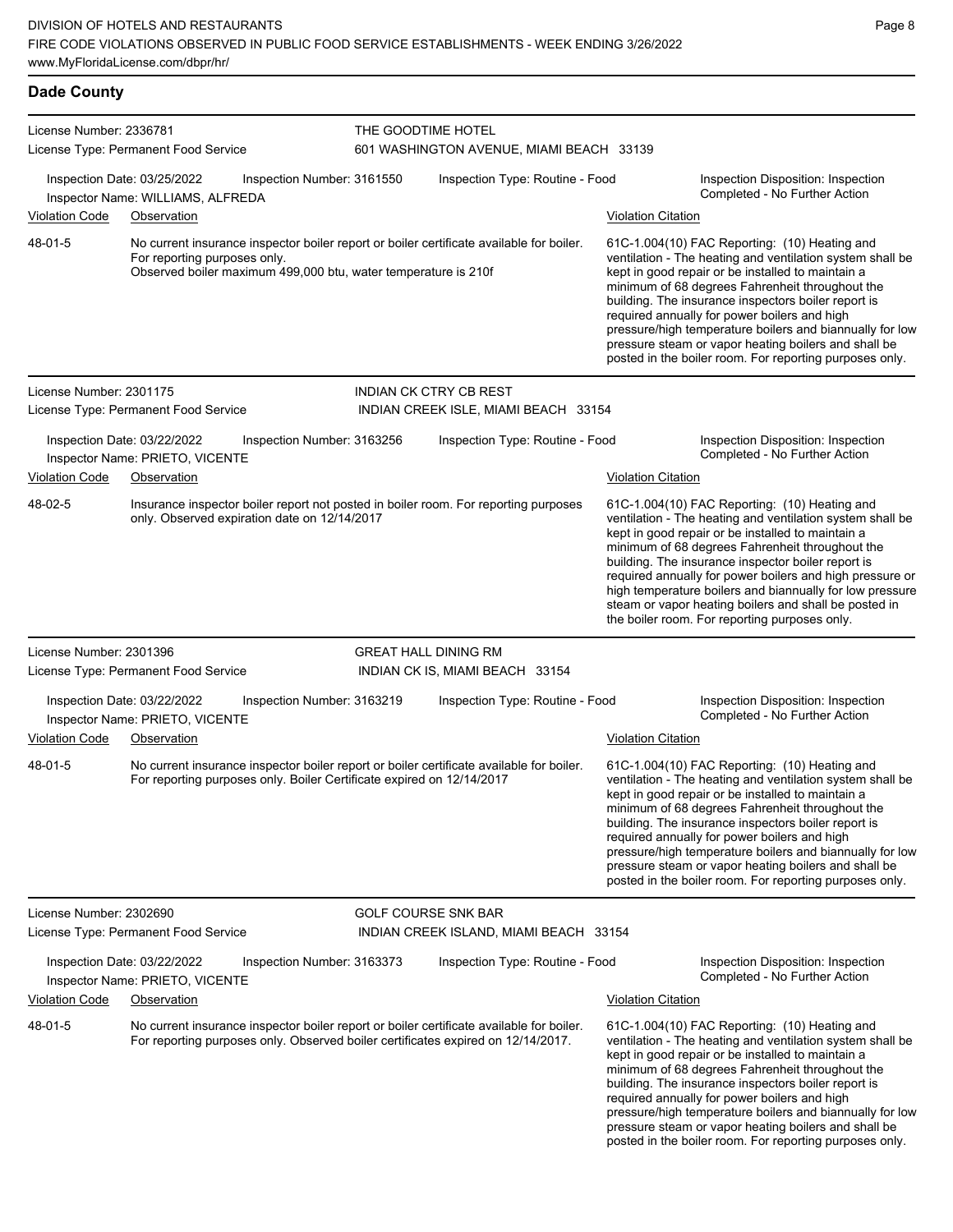| <b>Dade County</b>                                              |                                                                                                                                                                                                                      |                                                                                                                                                                  |                                                                       |                                                                                                                                                                                                                                                                                                                                                                                                                            |                                                                                                                                                                                                                                                                                                                                                                                                                            |  |
|-----------------------------------------------------------------|----------------------------------------------------------------------------------------------------------------------------------------------------------------------------------------------------------------------|------------------------------------------------------------------------------------------------------------------------------------------------------------------|-----------------------------------------------------------------------|----------------------------------------------------------------------------------------------------------------------------------------------------------------------------------------------------------------------------------------------------------------------------------------------------------------------------------------------------------------------------------------------------------------------------|----------------------------------------------------------------------------------------------------------------------------------------------------------------------------------------------------------------------------------------------------------------------------------------------------------------------------------------------------------------------------------------------------------------------------|--|
| License Number: 2326916<br>License Type: Permanent Food Service |                                                                                                                                                                                                                      |                                                                                                                                                                  | SUNSHINE CAFETERIA EXPRESS CORP<br>8180 NW 36 ST STE 104, MIAMI 33166 |                                                                                                                                                                                                                                                                                                                                                                                                                            |                                                                                                                                                                                                                                                                                                                                                                                                                            |  |
|                                                                 | Inspection Date: 03/25/2022<br>Inspector Name: GONZALEZ, ERIK                                                                                                                                                        | Inspection Number: 3170859                                                                                                                                       | Inspection Type: Routine - Food                                       |                                                                                                                                                                                                                                                                                                                                                                                                                            | Inspection Disposition: Inspection<br>Completed - No Further Action                                                                                                                                                                                                                                                                                                                                                        |  |
| Violation Code                                                  | Observation                                                                                                                                                                                                          |                                                                                                                                                                  |                                                                       | <b>Violation Citation</b>                                                                                                                                                                                                                                                                                                                                                                                                  |                                                                                                                                                                                                                                                                                                                                                                                                                            |  |
| 45-02-4                                                         |                                                                                                                                                                                                                      | Portable fire extinguisher gauge in red zone. For reporting purposes only.<br>Observed extinguisher in recharge zone located by main entrance.<br>purposes only. |                                                                       | 509.032(2)(d) FS Reporting: (d) The division, or its<br>agent, shall notify the local firesafety authority or the<br>State Fire Marshal of any readily observable violation of<br>a rule adopted under chapter 633 which relates to public<br>lodging establishments or public food establishments,<br>and the identification of such violation does not require<br>any firesafety inspection certification. For reporting |                                                                                                                                                                                                                                                                                                                                                                                                                            |  |
| License Number: 2334256                                         |                                                                                                                                                                                                                      | DUNKIN DONUTS #34                                                                                                                                                |                                                                       |                                                                                                                                                                                                                                                                                                                                                                                                                            |                                                                                                                                                                                                                                                                                                                                                                                                                            |  |
|                                                                 | License Type: Permanent Food Service                                                                                                                                                                                 |                                                                                                                                                                  | 95 NW 167 ST, NORTH MIAMI BEACH 33169                                 |                                                                                                                                                                                                                                                                                                                                                                                                                            |                                                                                                                                                                                                                                                                                                                                                                                                                            |  |
|                                                                 | Inspection Date: 03/24/2022<br>Inspector Name: STUBBS, CHRISTINE                                                                                                                                                     | Inspection Number: 3184612                                                                                                                                       | Inspection Type: Routine - Food                                       |                                                                                                                                                                                                                                                                                                                                                                                                                            | Inspection Disposition: Emergency<br>order recommended                                                                                                                                                                                                                                                                                                                                                                     |  |
| <b>Violation Code</b>                                           | Observation                                                                                                                                                                                                          |                                                                                                                                                                  |                                                                       | <b>Violation Citation</b>                                                                                                                                                                                                                                                                                                                                                                                                  |                                                                                                                                                                                                                                                                                                                                                                                                                            |  |
| 46-01-4                                                         | Marked exit/path to marked exit blocked. For reporting purposes only. Observed<br>by back door. **Warning**                                                                                                          |                                                                                                                                                                  |                                                                       | purposes only.                                                                                                                                                                                                                                                                                                                                                                                                             | 509.032(2)(d) FS Reporting: (d) The division, or its<br>agent, shall notify the local firesafety authority or the<br>State Fire Marshal of any readily observable violation of<br>a rule adopted under chapter 633 which relates to public<br>lodging establishments or public food establishments,<br>and the identification of such violation does not require<br>any firesafety inspection certification. For reporting |  |
| License Number: 2318864                                         |                                                                                                                                                                                                                      | YUMWICH, INC.                                                                                                                                                    |                                                                       |                                                                                                                                                                                                                                                                                                                                                                                                                            |                                                                                                                                                                                                                                                                                                                                                                                                                            |  |
|                                                                 | License Type: Permanent Food Service                                                                                                                                                                                 |                                                                                                                                                                  | 11400 N KENDALL DR STE 111, MIAMI 33176                               |                                                                                                                                                                                                                                                                                                                                                                                                                            |                                                                                                                                                                                                                                                                                                                                                                                                                            |  |
|                                                                 | Inspection Date: 03/21/2022<br>Inspector Name: ORDONEZ, CATALINA                                                                                                                                                     | Inspection Number: 3150954                                                                                                                                       | Inspection Type: Routine - Food                                       |                                                                                                                                                                                                                                                                                                                                                                                                                            | Inspection Disposition: Call Back -<br>Complied                                                                                                                                                                                                                                                                                                                                                                            |  |
| Violation Code                                                  | Observation                                                                                                                                                                                                          |                                                                                                                                                                  |                                                                       | Violation Citation                                                                                                                                                                                                                                                                                                                                                                                                         |                                                                                                                                                                                                                                                                                                                                                                                                                            |  |
| 45-04-4                                                         | - From initial inspection : Use of cooking equipment producing grease laden<br>vapors/smoke with no hood suppression system installed. Notified Fire AHJ. For<br>reporting purposes only.<br>cooking equipment produ |                                                                                                                                                                  | - From follow-up inspection 2022-03-21: Use of                        |                                                                                                                                                                                                                                                                                                                                                                                                                            | 509.032(2)(d) FS Reporting: (d) The division, or its<br>agent, shall notify the local firesafety authority or the<br>State Fire Marshal of any readily observable violation of<br>a rule adopted under chapter 633 which relates to public<br>lodging establishments or public food establishments,                                                                                                                        |  |

and the identification of such violation does not require any firesafety inspection certification. For reporting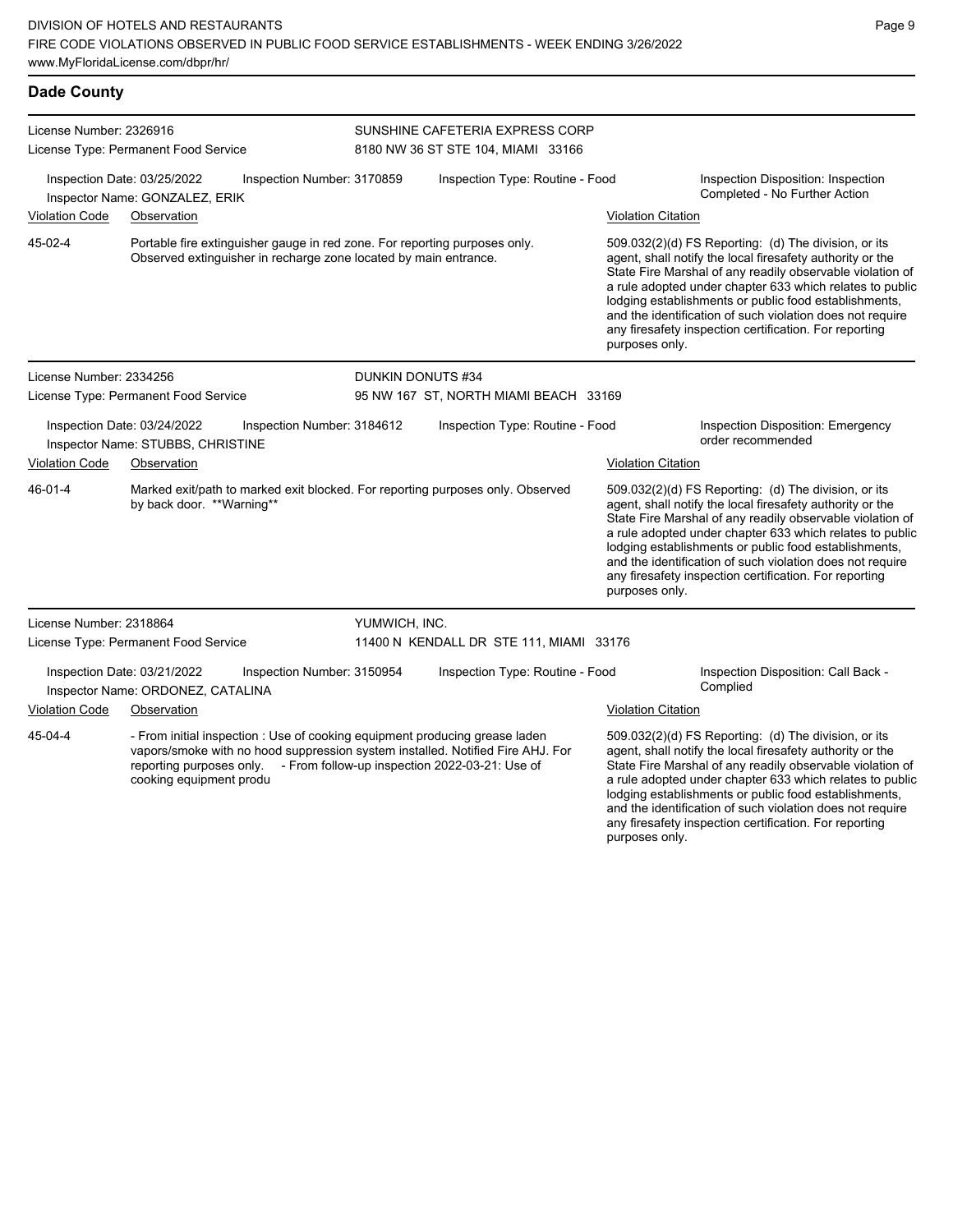#### License Number: 2400088 License Type: Permanent Food Service AZUL TEQUILA MEXICAN RESTAURANT LLC 1121 E OAK ST, ARCADIA 34266 Inspection Date: 03/22/2022 Inspection Number: 3170771 Inspection Type: Routine - Food Inspection Disposition: Inspection<br>Inspector Name: SCHNELL PAMELA Inspector Name: SCHNELL, PAMELA Violation Code Observation Violation Citation Observed electrical wiring in disrepair. For reporting purposes only. Observed open electrical panel with circuit breaker covers missing and open wired exposed at back door electrical panels. 509.032(2)(d) FS Reporting: (d) The division, or its agent, shall notify the local firesafety authority or the State Fire Marshal of any readily observable violation of a rule adopted under chapter 633 which relates to public lodging establishments or public food establishments, and the identification of such violation does not require 47-03-4

any firesafety inspection certification. For reporting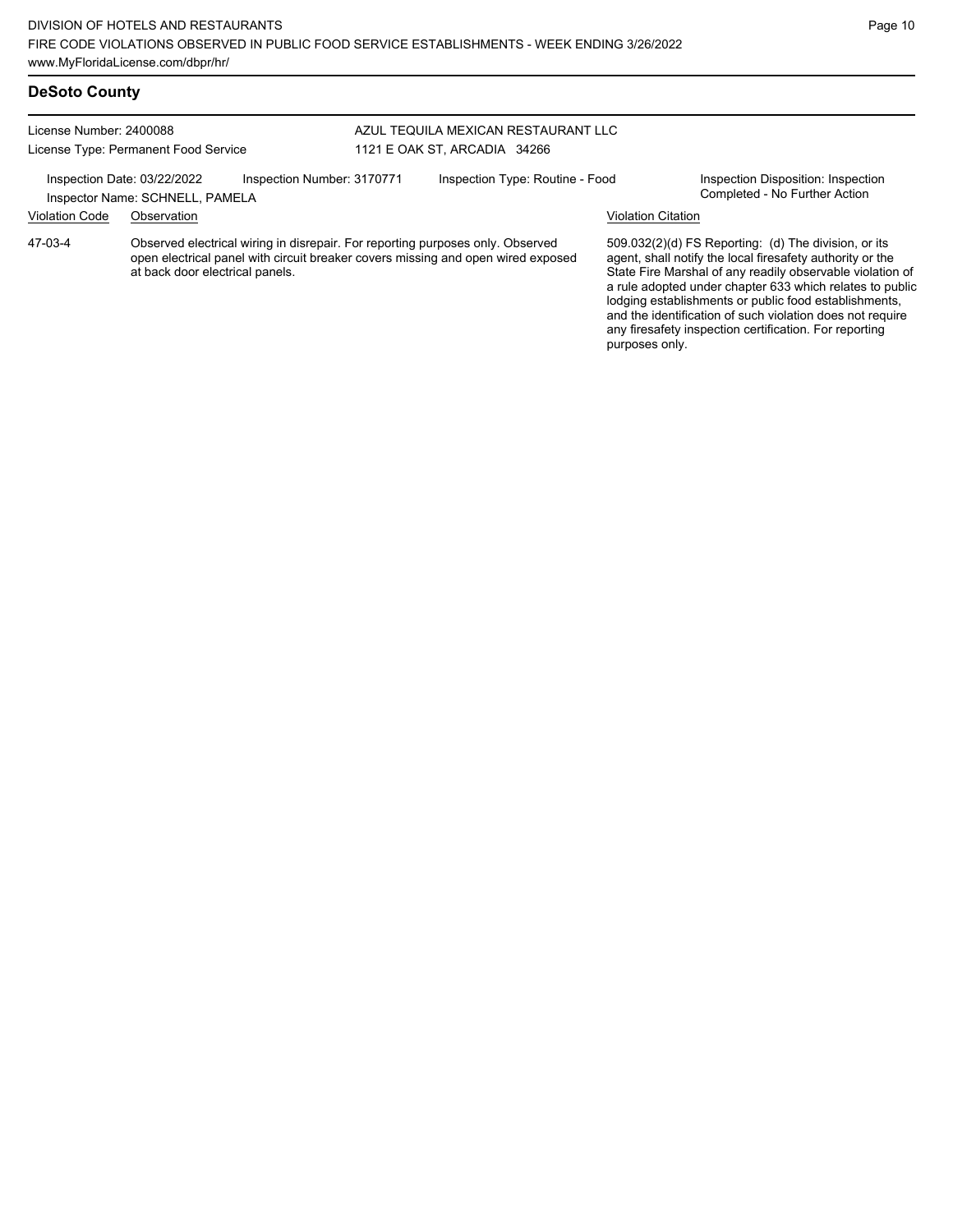# **Duval County**

| License Number: 2614739 | License Type: Permanent Food Service                                                                                                                                                                                                                                       | <b>COURTHOUSE CAFE</b>    | 501 W ADAMS ST, JACKSONVILLE 32202    |                           |                                                                                                                                                                                                                                                                                                                                                                                                                            |
|-------------------------|----------------------------------------------------------------------------------------------------------------------------------------------------------------------------------------------------------------------------------------------------------------------------|---------------------------|---------------------------------------|---------------------------|----------------------------------------------------------------------------------------------------------------------------------------------------------------------------------------------------------------------------------------------------------------------------------------------------------------------------------------------------------------------------------------------------------------------------|
|                         | Inspection Date: 11/18/2021<br>Inspection Number: 3184726<br>Inspector Name: YOUNG, JENNIFER                                                                                                                                                                               |                           | Inspection Type: Routine - Food       |                           | Inspection Disposition: Warning<br><b>Issued</b>                                                                                                                                                                                                                                                                                                                                                                           |
| <b>Violation Code</b>   | Observation                                                                                                                                                                                                                                                                |                           |                                       | <b>Violation Citation</b> |                                                                                                                                                                                                                                                                                                                                                                                                                            |
| 45-04-4                 | Priority: Reporting<br>Observed: Use of cooking equipment producing grease laden vapors/smoke with<br>no hood suppression system installed. Notified Fire<br>AHJ. For reporting purposes only.<br>Burners used to cook eggs and meat products in kitchen area with no hood |                           |                                       | purposes only.            | 509.032(2)(d) FS Reporting: (d) The division, or its<br>agent, shall notify the local firesafety authority or the<br>State Fire Marshal of any readily observable violation of<br>a rule adopted under chapter 633 which relates to public<br>lodging establishments or public food establishments,<br>and the identification of such violation does not require<br>any firesafety inspection certification. For reporting |
|                         | Inspection Date: 02/17/2022<br>Inspection Number: 3184726                                                                                                                                                                                                                  |                           | Inspection Type: Routine - Food       |                           | Inspection Disposition: Call Back -<br>Complied                                                                                                                                                                                                                                                                                                                                                                            |
| <b>Violation Code</b>   | Inspector Name: YOUNG, JENNIFER<br>Observation                                                                                                                                                                                                                             |                           |                                       | <b>Violation Citation</b> |                                                                                                                                                                                                                                                                                                                                                                                                                            |
| 45-04-4                 | Priority: Reporting<br>Observed: Use of cooking equipment producing grease laden vapors/smoke with<br>no hood suppression system<br>installed. Notified Fire AHJ. For reporting purposes only.<br>Burners used to cook eggs and meat products in kitchen area with no hood |                           |                                       | purposes only.            | 509.032(2)(d) FS Reporting: (d) The division, or its<br>agent, shall notify the local firesafety authority or the<br>State Fire Marshal of any readily observable violation of<br>a rule adopted under chapter 633 which relates to public<br>lodging establishments or public food establishments,<br>and the identification of such violation does not require<br>any firesafety inspection certification. For reporting |
| License Number: 2611323 |                                                                                                                                                                                                                                                                            |                           | <b>CROSS CREEK STEAKHOUSE</b>         |                           |                                                                                                                                                                                                                                                                                                                                                                                                                            |
|                         | License Type: Permanent Food Service                                                                                                                                                                                                                                       |                           | 850 S LANE AVE, JACKSONVILLE 32205    |                           |                                                                                                                                                                                                                                                                                                                                                                                                                            |
|                         | Inspection Date: 03/25/2022<br>Inspection Number: 3184638<br>Inspector Name: ESPINOSA-BECKERT, ILIANA                                                                                                                                                                      |                           | Inspection Type: Complaint Full       |                           | Inspection Disposition: Administrative<br>complaint recommended                                                                                                                                                                                                                                                                                                                                                            |
| <b>Violation Code</b>   | Observation                                                                                                                                                                                                                                                                |                           |                                       | <b>Violation Citation</b> |                                                                                                                                                                                                                                                                                                                                                                                                                            |
| 45-02-4                 | Portable fire extinguisher gauge in red zone. For reporting purposes only. By<br>entrance to kitchen **Repeat Violation**                                                                                                                                                  |                           |                                       | purposes only.            | 509.032(2)(d) FS Reporting: (d) The division, or its<br>agent, shall notify the local firesafety authority or the<br>State Fire Marshal of any readily observable violation of<br>a rule adopted under chapter 633 which relates to public<br>lodging establishments or public food establishments,<br>and the identification of such violation does not require<br>any firesafety inspection certification. For reporting |
| License Number: 2614668 |                                                                                                                                                                                                                                                                            | <b>FARM TO TABLE CAFE</b> |                                       |                           |                                                                                                                                                                                                                                                                                                                                                                                                                            |
|                         | License Type: Permanent Food Service                                                                                                                                                                                                                                       |                           | 807 CHILDRENS WAY, JACKSONVILLE 32207 |                           |                                                                                                                                                                                                                                                                                                                                                                                                                            |
|                         | Inspection Date: 03/21/2022<br>Inspection Number: 3128592<br>Inspector Name: YOUNG, JENNIFER                                                                                                                                                                               |                           | Inspection Type: Routine - Food       |                           | Inspection Disposition: Call Back -<br>Complied                                                                                                                                                                                                                                                                                                                                                                            |
| <b>Violation Code</b>   | Observation                                                                                                                                                                                                                                                                |                           |                                       | <b>Violation Citation</b> |                                                                                                                                                                                                                                                                                                                                                                                                                            |
| 45-04-4                 | - From initial inspection : Use of cooking equipment producing grease laden<br>vapors/smoke with no hood suppression system installed. Notified Fire AHJ. For<br>reporting purposes only.<br>Establishment cook food products on stove with out a hood suppression syst    |                           |                                       |                           | 509.032(2)(d) FS Reporting: (d) The division, or its<br>agent, shall notify the local firesafety authority or the<br>State Fire Marshal of any readily observable violation of<br>a rule adopted under chapter 633 which relates to public<br>lodging establishments or public food establishments,<br>and the identification of such violation does not require                                                           |

Page 11

any firesafety inspection certification. For reporting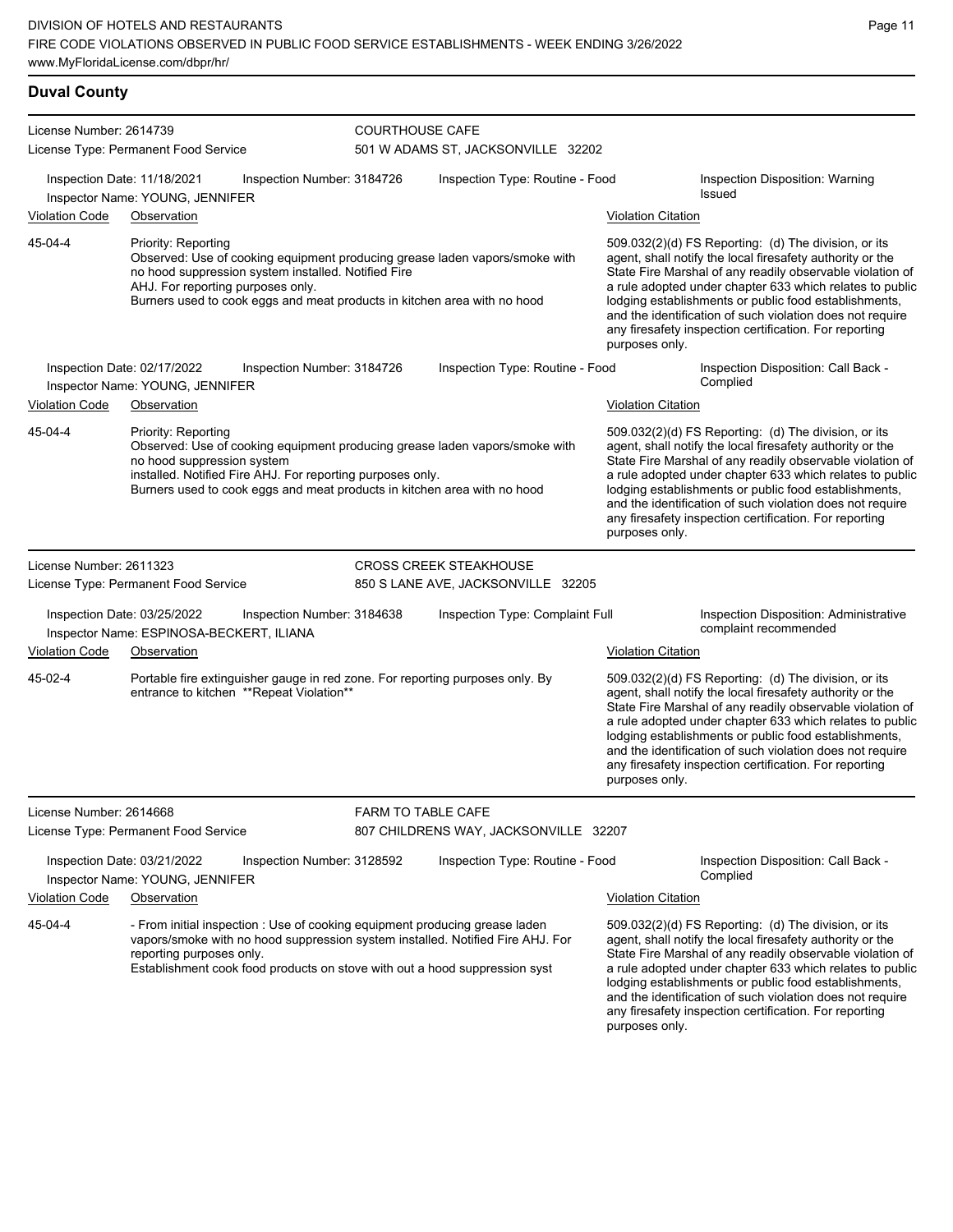| <b>Duval County</b>     |                                                                                                                                                                                                                                                                        |                            |                                                                         |                           |                                                                                                                                                                                                                                                                                                                                                                                                                            |
|-------------------------|------------------------------------------------------------------------------------------------------------------------------------------------------------------------------------------------------------------------------------------------------------------------|----------------------------|-------------------------------------------------------------------------|---------------------------|----------------------------------------------------------------------------------------------------------------------------------------------------------------------------------------------------------------------------------------------------------------------------------------------------------------------------------------------------------------------------------------------------------------------------|
| License Number: 2614580 | License Type: Permanent Food Service                                                                                                                                                                                                                                   |                            | GREEK YAMAS CUISINE RESTAURANT<br>9753 DEER LAKE CT, JACKSONVILLE 32246 |                           |                                                                                                                                                                                                                                                                                                                                                                                                                            |
| <b>Violation Code</b>   | Inspection Date: 03/25/2022<br>Inspector Name: VILBRUN, JOSUE<br>Observation                                                                                                                                                                                           | Inspection Number: 3173341 | Inspection Type: Routine - Food                                         | <b>Violation Citation</b> | Inspection Disposition: Administrative<br>complaint recommended                                                                                                                                                                                                                                                                                                                                                            |
| 48-04-4                 | Propane tank (larger than 2.7 lb. water capacity/1 lb. gas capacity) located inside<br>of the building. For reporting purposes only.<br>Operator has 6 propane tanks larger than 2.7 lb stored inside building in other<br>dining room area unoccupied **Repeat Violat |                            |                                                                         | purposes only.            | 509.032(2)(d) FS Reporting: (d) The division, or its<br>agent, shall notify the local firesafety authority or the<br>State Fire Marshal of any readily observable violation of<br>a rule adopted under chapter 633 which relates to public<br>lodging establishments or public food establishments,<br>and the identification of such violation does not require<br>any firesafety inspection certification. For reporting |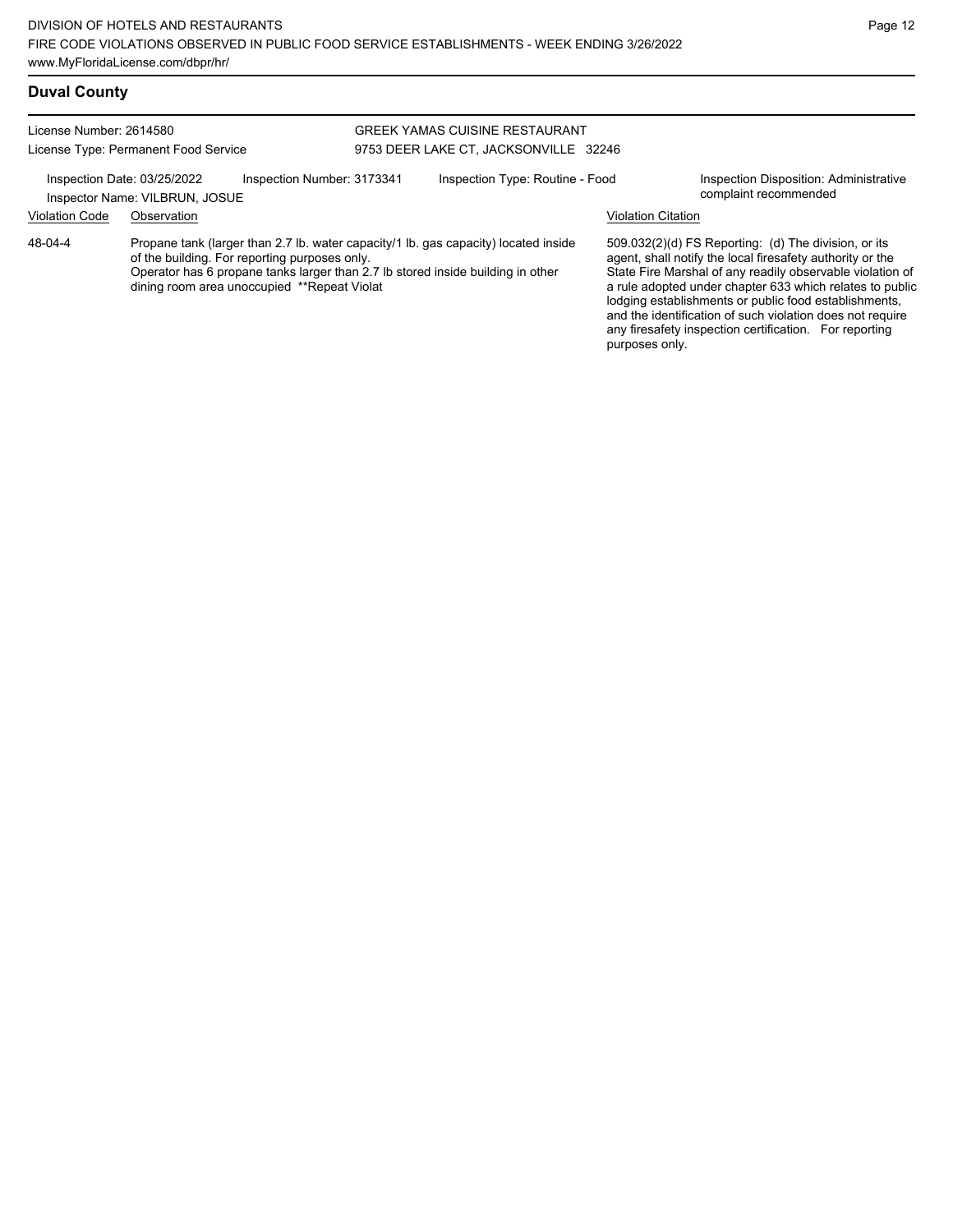#### **Hillsborough County**

| License Number: 3911009<br>License Type: Permanent Food Service |                                                                |                                                                                                                                                              | <b>WALL STREET PIZZA</b><br>513 E JACKSON ST, TAMPA 33602 |                           |                                                                                                                                                                                                                                                                                                                                                                                                                            |  |
|-----------------------------------------------------------------|----------------------------------------------------------------|--------------------------------------------------------------------------------------------------------------------------------------------------------------|-----------------------------------------------------------|---------------------------|----------------------------------------------------------------------------------------------------------------------------------------------------------------------------------------------------------------------------------------------------------------------------------------------------------------------------------------------------------------------------------------------------------------------------|--|
|                                                                 | Inspection Date: 03/22/2022<br>Inspector Name: EHLERS, MICHAEL | Inspection Number: 3146617                                                                                                                                   | Inspection Type: Routine - Food                           |                           | Inspection Disposition: Inspection<br>Completed - No Further Action                                                                                                                                                                                                                                                                                                                                                        |  |
| <b>Violation Code</b>                                           | Observation                                                    |                                                                                                                                                              |                                                           | <b>Violation Citation</b> |                                                                                                                                                                                                                                                                                                                                                                                                                            |  |
| 45-04-4                                                         |                                                                | Use of cooking equipment producing grease laden vapors/smoke with no hood<br>suppression system installed. Notified Fire AHJ. For reporting purposes only.   |                                                           | purposes only.            | 509.032(2)(d) FS Reporting: (d) The division, or its<br>agent, shall notify the local firesafety authority or the<br>State Fire Marshal of any readily observable violation of<br>a rule adopted under chapter 633 which relates to public<br>lodging establishments or public food establishments,<br>and the identification of such violation does not require<br>any firesafety inspection certification. For reporting |  |
| License Number: 3917895                                         |                                                                |                                                                                                                                                              | CHICK-FIL-A TAMPA STADIUM                                 |                           |                                                                                                                                                                                                                                                                                                                                                                                                                            |  |
|                                                                 | License Type: Permanent Food Service                           |                                                                                                                                                              | 2551 N DALE MABRY HWY, TAMPA 33607                        |                           |                                                                                                                                                                                                                                                                                                                                                                                                                            |  |
|                                                                 | Inspection Date: 03/25/2022<br>Inspector Name: CANNELLA, MARK  | Inspection Number: 3162373                                                                                                                                   | Inspection Type: Routine - Food                           |                           | Inspection Disposition: Inspection<br>Completed - No Further Action                                                                                                                                                                                                                                                                                                                                                        |  |
| <b>Violation Code</b>                                           | Observation                                                    |                                                                                                                                                              |                                                           | <b>Violation Citation</b> |                                                                                                                                                                                                                                                                                                                                                                                                                            |  |
| 45-05-4                                                         |                                                                | Portable fire extinguisher missing from its designated location. For reporting<br>purposes only. K class fire extinguisher missing from designated location. |                                                           |                           | 509.032(2)(d) FS Reporting: (d) The division, or its<br>agent, shall notify the local firesafety authority or the<br>State Fire Marshal of any readily observable violation of<br>a rule adopted under chapter 633 which relates to public<br>lodging establishments or public food establishments,<br>and the identification of such violation does not require                                                           |  |

any firesafety inspection certification. For reporting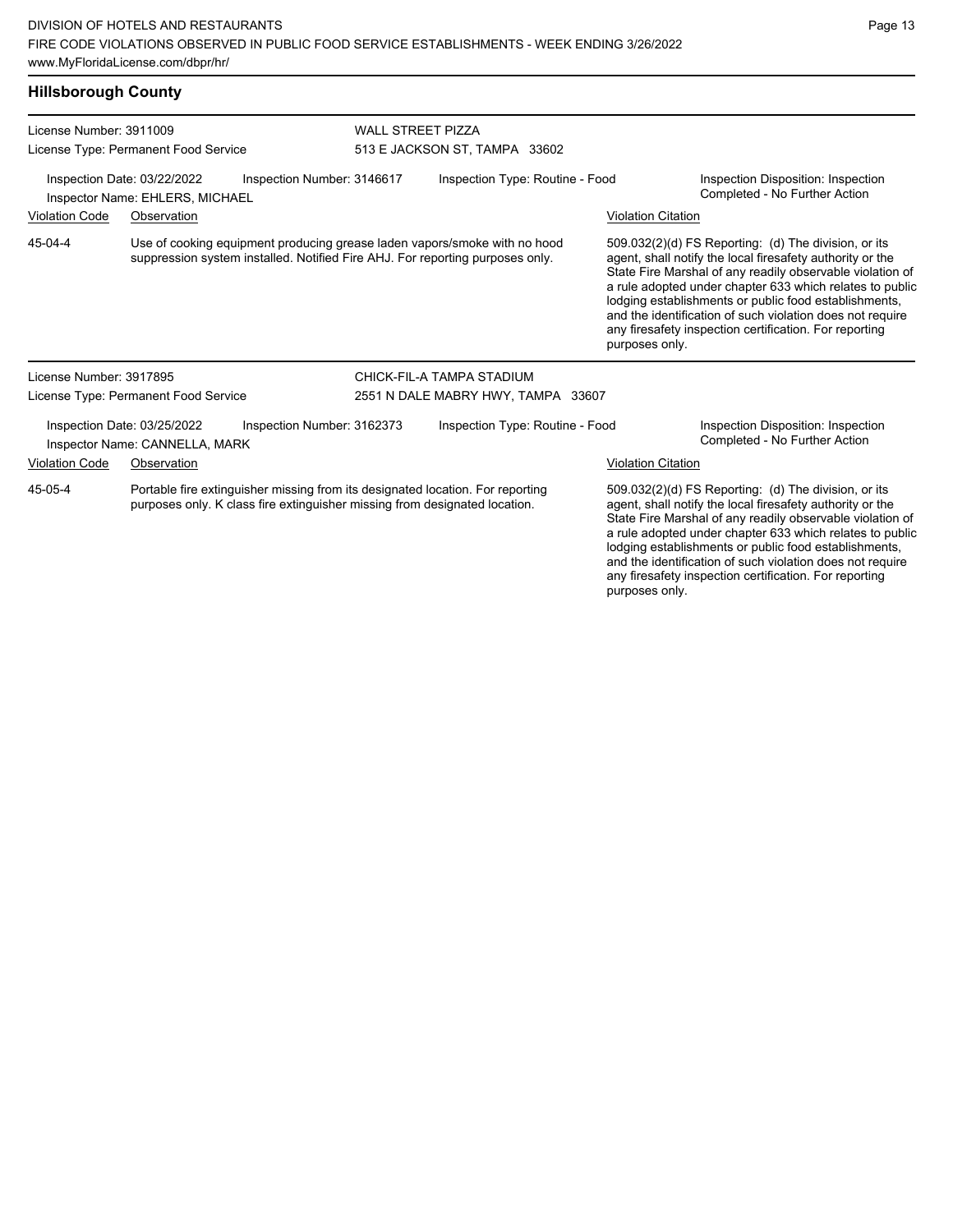| License Number: 4605413<br>License Type: Permanent Food Service<br>Inspection Date: 03/22/2022<br>Inspector Name: FREED, JOSEPH |             | THE LEAN BOX                                                         | 4432 HANCOCK BRIDGE PKWY #6, NORTH FORT MYERS 33903                            |                           |                                                                                                                                                                                                                                                                                                                                                                  |
|---------------------------------------------------------------------------------------------------------------------------------|-------------|----------------------------------------------------------------------|--------------------------------------------------------------------------------|---------------------------|------------------------------------------------------------------------------------------------------------------------------------------------------------------------------------------------------------------------------------------------------------------------------------------------------------------------------------------------------------------|
|                                                                                                                                 |             | Inspection Number: 3158454                                           | Inspection Type: Routine - Food                                                |                           | Inspection Disposition: Inspection<br>Completed - No Further Action                                                                                                                                                                                                                                                                                              |
| <b>Violation Code</b>                                                                                                           | Observation |                                                                      |                                                                                | <b>Violation Citation</b> |                                                                                                                                                                                                                                                                                                                                                                  |
| 46-01-4                                                                                                                         |             | back door marked exit with trash cans and paint cans in front of it. | Marked exit/path to marked exit blocked. For reporting purposes only. Observed |                           | 509.032(2)(d) FS Reporting: (d) The division, or its<br>agent, shall notify the local firesafety authority or the<br>State Fire Marshal of any readily observable violation of<br>a rule adopted under chapter 633 which relates to public<br>lodging establishments or public food establishments,<br>and the identification of such violation does not require |

any firesafety inspection certification. For reporting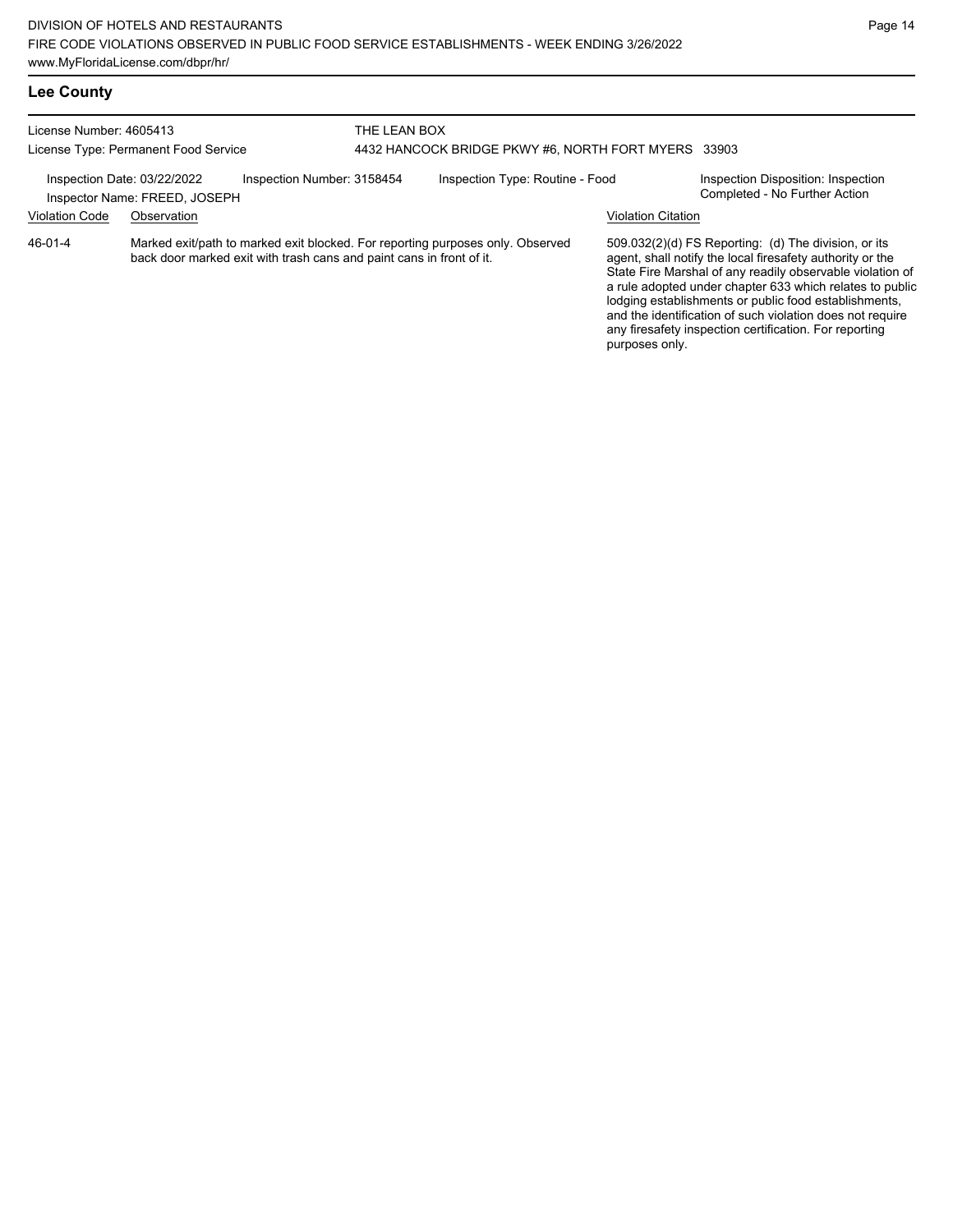|  | <b>Levy County</b> |
|--|--------------------|
|--|--------------------|

| License Number: 4800571                              | License Type: Permanent Food Service                                                                               | CHINA 1 CHINESE RESTAURANT<br>2165 NW 11TH DRIVE, CHIEFLAND 32626 |                                                                                                                                                                                                                                                                                                                                                                                                                                              |                           |                                                                     |
|------------------------------------------------------|--------------------------------------------------------------------------------------------------------------------|-------------------------------------------------------------------|----------------------------------------------------------------------------------------------------------------------------------------------------------------------------------------------------------------------------------------------------------------------------------------------------------------------------------------------------------------------------------------------------------------------------------------------|---------------------------|---------------------------------------------------------------------|
| Inspection Date: 03/22/2022<br><b>Violation Code</b> | Inspection Number: 3168786<br>Inspector Name: GRODEWALD, PAUL<br>Observation                                       |                                                                   | Inspection Type: Routine - Food                                                                                                                                                                                                                                                                                                                                                                                                              | <b>Violation Citation</b> | Inspection Disposition: Inspection<br>Completed - No Further Action |
| $45-02-4$                                            | Portable fire extinguisher gauge in red zone. For reporting purposes only.<br>Fire extinguisher next to back door. |                                                                   | 509.032(2)(d) FS Reporting: (d) The division, or its<br>agent, shall notify the local firesafety authority or the<br>State Fire Marshal of any readily observable violation of<br>a rule adopted under chapter 633 which relates to public<br>lodging establishments or public food establishments,<br>and the identification of such violation does not require<br>any firesafety inspection certification. For reporting<br>purposes only. |                           |                                                                     |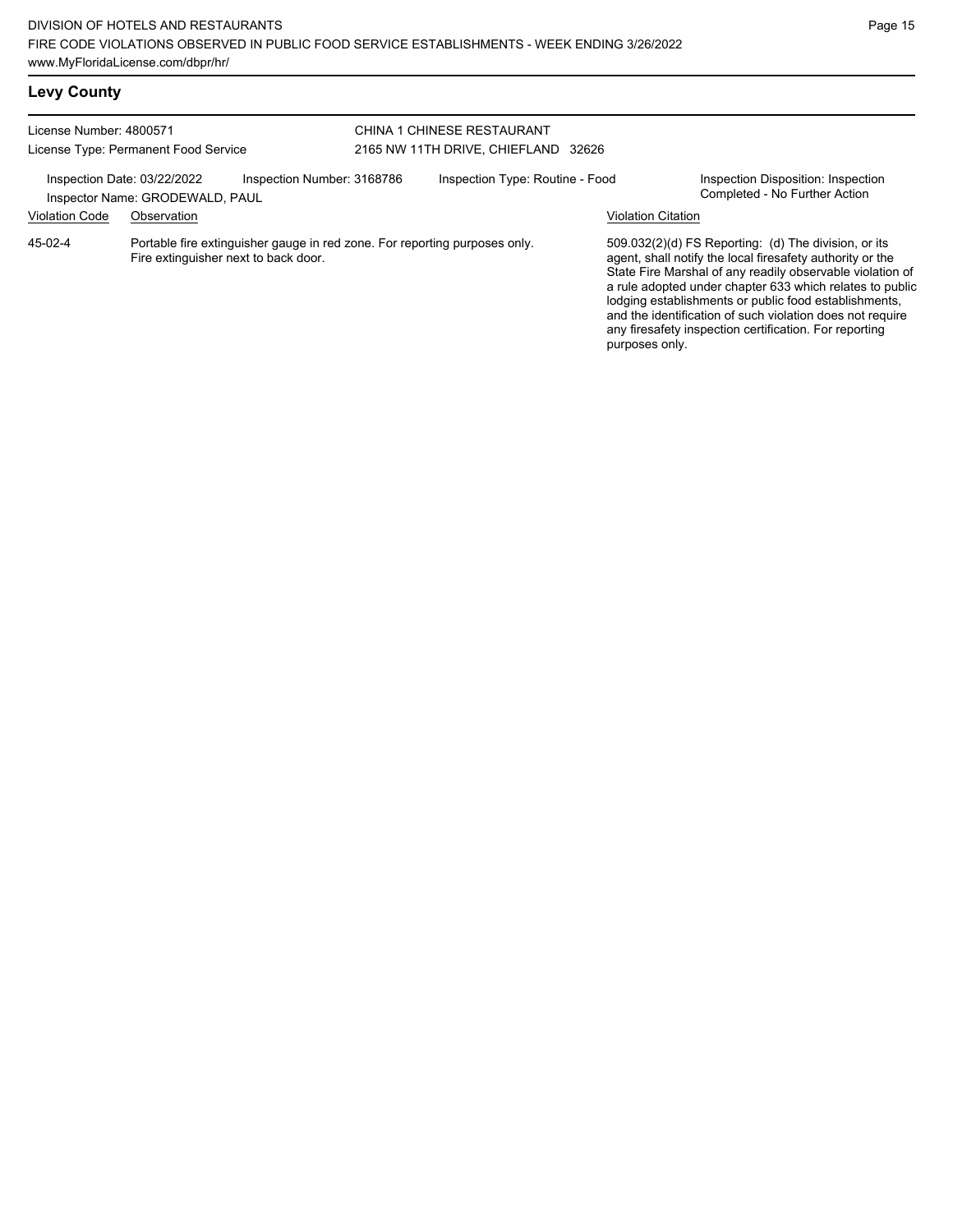|  | <b>Martin County</b> |
|--|----------------------|
|--|----------------------|

| License Number: 5301510                              | License Type: Permanent Food Service                                                                                     | <b>SVENS</b><br>8855 SE BRIDGE RD, HOBE SOUND 33455 |                                 |                           |                                                                                                                                                                                                                                                                                                                                                                                                                            |
|------------------------------------------------------|--------------------------------------------------------------------------------------------------------------------------|-----------------------------------------------------|---------------------------------|---------------------------|----------------------------------------------------------------------------------------------------------------------------------------------------------------------------------------------------------------------------------------------------------------------------------------------------------------------------------------------------------------------------------------------------------------------------|
| Inspection Date: 03/21/2022<br><b>Violation Code</b> | Inspection Number: 3151994<br>Inspector Name: ROTONDI, VICTOR<br>Observation                                             |                                                     | Inspection Type: Routine - Food | <b>Violation Citation</b> | Inspection Disposition: Inspection<br>Completed - No Further Action                                                                                                                                                                                                                                                                                                                                                        |
| 47-03-4                                              | Observed electrical wiring in disrepair. For reporting purposes only. Electrical<br>outlet cover missing/men's restroom. |                                                     |                                 | purposes only.            | 509.032(2)(d) FS Reporting: (d) The division, or its<br>agent, shall notify the local firesafety authority or the<br>State Fire Marshal of any readily observable violation of<br>a rule adopted under chapter 633 which relates to public<br>lodging establishments or public food establishments,<br>and the identification of such violation does not require<br>any firesafety inspection certification. For reporting |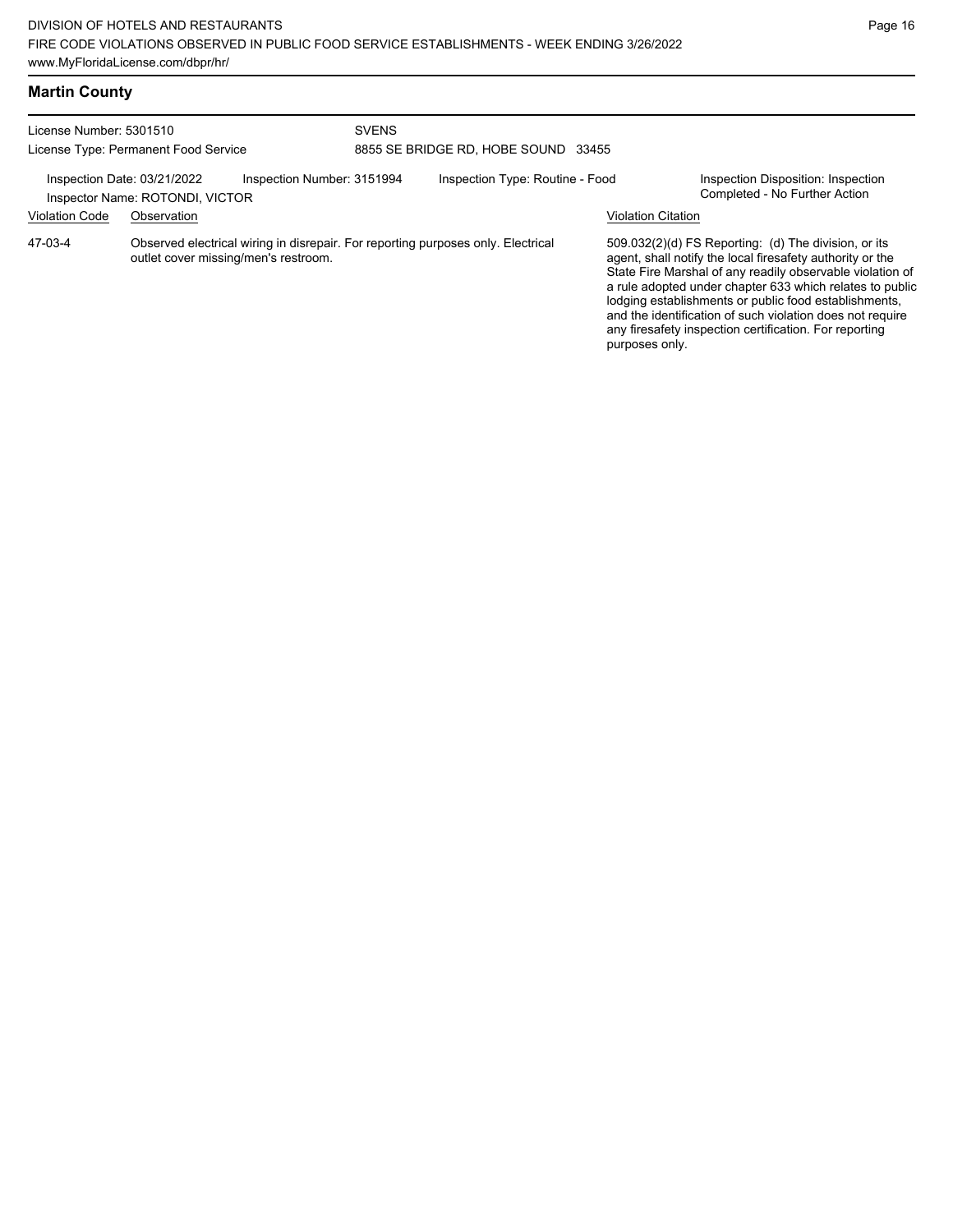#### **Monroe County**

License Number: 5428267 License Type: Permanent Food Service

#### MELLOW VENTURES 1605 N. ROOSEVELT BLVD., KEY WEST 33040

Inspection Date: 03/22/2022 Inspection Number: 3102007 Inspection Type: Routine - Food Inspection Disposition: Inspection<br>Inspector Name: VILCHEZ NABEL

Inspector Name: VILCHEZ, NABEL

# Violation Code Observation Violation Citation

Use of cooking equipment producing grease laden vapors/smoke with no hood suppression system installed. Notified Fire AHJ. For reporting purposes only. Observed portable cooktop countertop Burner without a hood, according to employees they fried eggs, ba 45-04-4

509.032(2)(d) FS Reporting: (d) The division, or its agent, shall notify the local firesafety authority or the State Fire Marshal of any readily observable violation of a rule adopted under chapter 633 which relates to public lodging establishments or public food establishments, and the identification of such violation does not require any firesafety inspection certification. For reporting purposes only.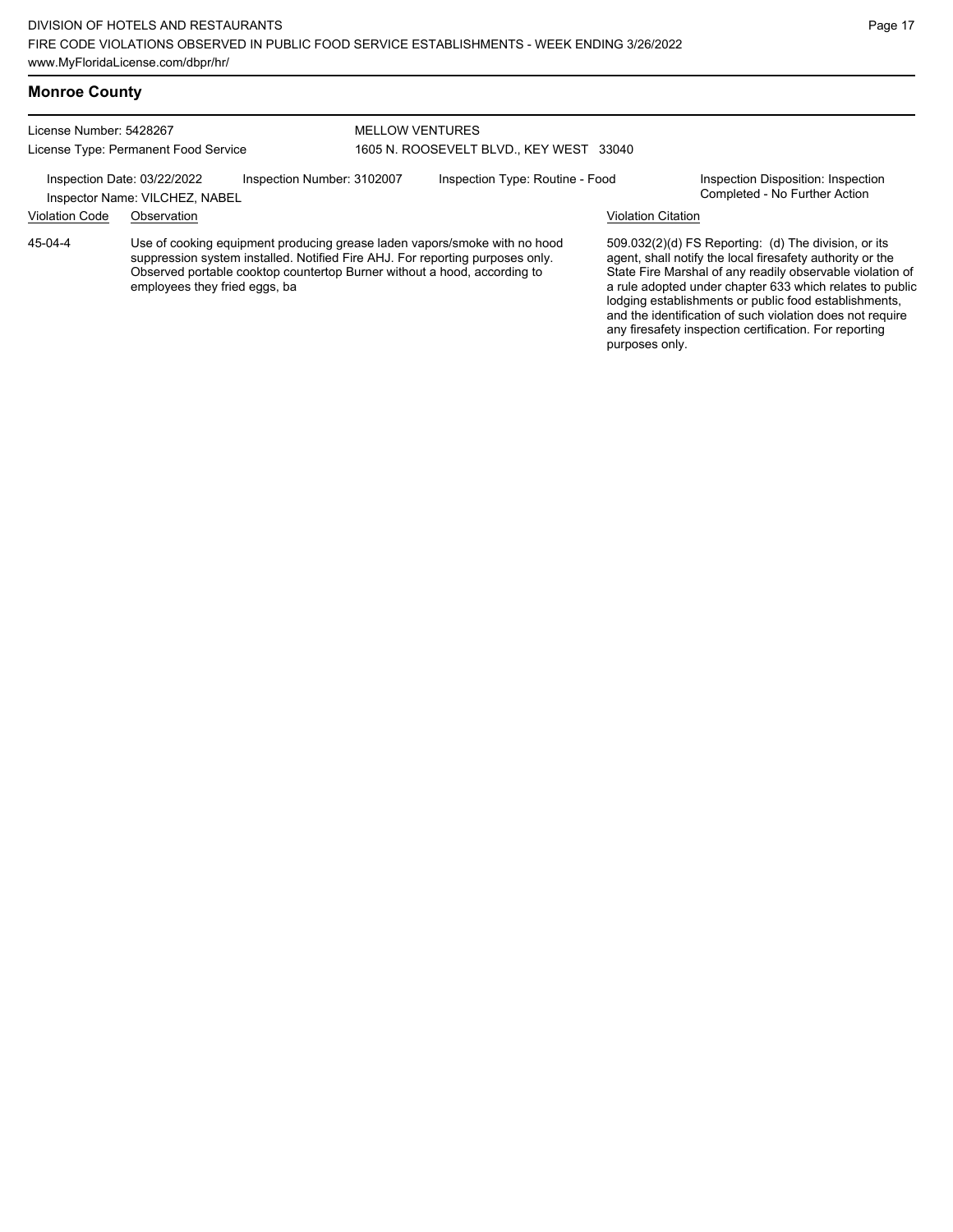# **Orange County**

| License Number: 5808502 |                                                               |                                                                                                                                                                                                                                                                       |                                   | MILLER'S ALE HOUSE INC                                                                   |                           |                                                                                                                                                                                                                                                                                                                                                                                                                                                                                                          |
|-------------------------|---------------------------------------------------------------|-----------------------------------------------------------------------------------------------------------------------------------------------------------------------------------------------------------------------------------------------------------------------|-----------------------------------|------------------------------------------------------------------------------------------|---------------------------|----------------------------------------------------------------------------------------------------------------------------------------------------------------------------------------------------------------------------------------------------------------------------------------------------------------------------------------------------------------------------------------------------------------------------------------------------------------------------------------------------------|
|                         | License Type: Permanent Food Service                          |                                                                                                                                                                                                                                                                       | 2600 E COLONIAL DR, ORLANDO 32803 |                                                                                          |                           |                                                                                                                                                                                                                                                                                                                                                                                                                                                                                                          |
|                         | Inspection Date: 03/23/2022<br>Inspector Name: VALERIO, GRACE | Inspection Number: 3104372                                                                                                                                                                                                                                            | Inspection Type: Routine - Food   |                                                                                          |                           | <b>Inspection Disposition: Warning</b><br><b>Issued</b>                                                                                                                                                                                                                                                                                                                                                                                                                                                  |
| <b>Violation Code</b>   | Observation                                                   |                                                                                                                                                                                                                                                                       |                                   |                                                                                          | <b>Violation Citation</b> |                                                                                                                                                                                                                                                                                                                                                                                                                                                                                                          |
| 48-01-5                 | For reporting purposes only.                                  | - Printed expiration date is 2/20/20. Certificate written on.<br>- On fire Marshall website Invoice 133776 expired 1/08/22.                                                                                                                                           |                                   | No current insurance inspector boiler report or boiler certificate available for boiler. |                           | 61C-1.004(10) FAC Reporting: (10) Heating and<br>ventilation - The heating and ventilation system shall be<br>kept in good repair or be installed to maintain a<br>minimum of 68 degrees Fahrenheit throughout the<br>building. The insurance inspectors boiler report is<br>required annually for power boilers and high<br>pressure/high temperature boilers and biannually for low<br>pressure steam or vapor heating boilers and shall be<br>posted in the boiler room. For reporting purposes only. |
| 48-01-5                 |                                                               | - From initial inspection : No current insurance inspector boiler report or boiler<br>certificate available for boiler. For reporting purposes only.<br>- Printed expiration date is 2/20/20. Certificate written on.<br>- On fire Marshall website Invoice 133776 ex |                                   |                                                                                          |                           | 61C-1.004(10) FAC Reporting: (10) Heating and<br>ventilation - The heating and ventilation system shall be<br>kept in good repair or be installed to maintain a<br>minimum of 68 degrees Fahrenheit throughout the<br>building. The insurance inspectors boiler report is<br>required annually for power boilers and high<br>pressure/high temperature boilers and biannually for low<br>pressure steam or vapor heating boilers and shall be<br>posted in the boiler room. For reporting purposes only. |
| License Number: 5810117 |                                                               |                                                                                                                                                                                                                                                                       |                                   | ROCCO'S TACOS & TEQUILA BAR                                                              |                           |                                                                                                                                                                                                                                                                                                                                                                                                                                                                                                          |
|                         | License Type: Permanent Food Service                          |                                                                                                                                                                                                                                                                       |                                   | 7468 W SAND LAKE ROAD, ORLANDO 32819                                                     |                           |                                                                                                                                                                                                                                                                                                                                                                                                                                                                                                          |
|                         | Inspection Date: 03/21/2022<br>Inspector Name: MANTI, KATHRYN | Inspection Number: 3112261                                                                                                                                                                                                                                            |                                   | Inspection Type: Routine - Food                                                          |                           | Inspection Disposition: Inspection<br>Completed - No Further Action                                                                                                                                                                                                                                                                                                                                                                                                                                      |
| <b>Violation Code</b>   | Observation                                                   |                                                                                                                                                                                                                                                                       |                                   |                                                                                          | <b>Violation Citation</b> |                                                                                                                                                                                                                                                                                                                                                                                                                                                                                                          |
| 45-02-4                 |                                                               | Portable fire extinguisher gauge in red zone. For reporting purposes only.                                                                                                                                                                                            |                                   |                                                                                          | purposes only.            | 509.032(2)(d) FS Reporting: (d) The division, or its<br>agent, shall notify the local firesafety authority or the<br>State Fire Marshal of any readily observable violation of<br>a rule adopted under chapter 633 which relates to public<br>lodging establishments or public food establishments,<br>and the identification of such violation does not require<br>any firesafety inspection certification. For reporting                                                                               |
| 45-06-4                 | On-Site**                                                     |                                                                                                                                                                                                                                                                       |                                   | Portable fire extinguisher is inaccessible. For reporting purposes only. **Corrected     | purposes only.            | 509.032(2)(d) FS Reporting: (d) The division, or its<br>agent, shall notify the local firesafety authority or the<br>State Fire Marshal of any readily observable violation of<br>a rule adopted under chapter 633 which relates to public<br>lodging establishments or public food establishments,<br>and the identification of such violation does not require<br>any firesafety inspection certification. For reporting                                                                               |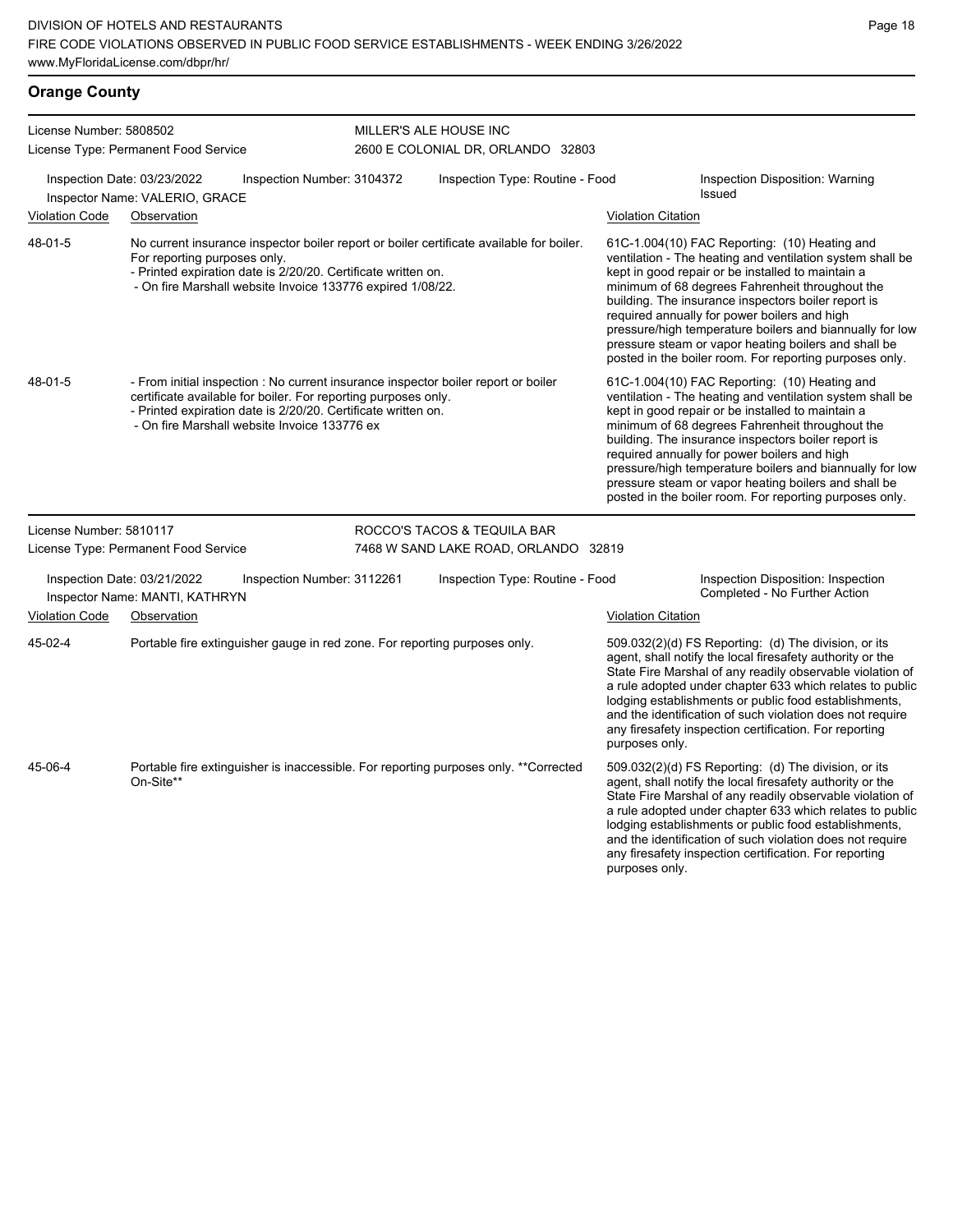# **Pinellas County**

| License Number: 6211472                                                                    |                                                              |                                                                              | APPLEBEES NEIGHBORHOOD GRILL & BAR      |                                                                                   |                           |                                                                                                                                                                                                                                                                                                                                                                                                                            |  |
|--------------------------------------------------------------------------------------------|--------------------------------------------------------------|------------------------------------------------------------------------------|-----------------------------------------|-----------------------------------------------------------------------------------|---------------------------|----------------------------------------------------------------------------------------------------------------------------------------------------------------------------------------------------------------------------------------------------------------------------------------------------------------------------------------------------------------------------------------------------------------------------|--|
|                                                                                            | License Type: Permanent Food Service                         |                                                                              | 30180 N US HWY 19, CLEARWATER 33761     |                                                                                   |                           |                                                                                                                                                                                                                                                                                                                                                                                                                            |  |
| Inspection Date: 03/21/2022<br>Inspection Number: 3132370<br>Inspector Name: PEARCE, LAURA |                                                              |                                                                              |                                         | Inspection Type: Routine - Food                                                   |                           | <b>Inspection Disposition: Warning</b><br>Issued                                                                                                                                                                                                                                                                                                                                                                           |  |
| <b>Violation Code</b>                                                                      | Observation                                                  |                                                                              |                                         |                                                                                   | <b>Violation Citation</b> |                                                                                                                                                                                                                                                                                                                                                                                                                            |  |
| 45-02-4                                                                                    | entrance to kitchen                                          | Portable fire extinguisher gauge in red zone. For reporting purposes only by |                                         |                                                                                   | purposes only.            | 509.032(2)(d) FS Reporting: (d) The division, or its<br>agent, shall notify the local firesafety authority or the<br>State Fire Marshal of any readily observable violation of<br>a rule adopted under chapter 633 which relates to public<br>lodging establishments or public food establishments,<br>and the identification of such violation does not require<br>any firesafety inspection certification. For reporting |  |
| License Number: 6206289                                                                    |                                                              |                                                                              |                                         | WENDY'S OLD FASHIONED HAMBURGERS                                                  |                           |                                                                                                                                                                                                                                                                                                                                                                                                                            |  |
|                                                                                            | License Type: Permanent Food Service                         |                                                                              | 2290 GULF TO BAY BLVD, CLEARWATER 33765 |                                                                                   |                           |                                                                                                                                                                                                                                                                                                                                                                                                                            |  |
|                                                                                            | Inspection Date: 03/23/2022<br>Inspector Name: PEARCE, LAURA | Inspection Number: 3165289                                                   |                                         | Inspection Type: Routine - Food                                                   |                           | Inspection Disposition: Inspection<br>Completed - No Further Action                                                                                                                                                                                                                                                                                                                                                        |  |
| <b>Violation Code</b>                                                                      | Observation                                                  |                                                                              |                                         |                                                                                   | <b>Violation Citation</b> |                                                                                                                                                                                                                                                                                                                                                                                                                            |  |
| 45-02-4                                                                                    | exit                                                         |                                                                              |                                         | Portable fire extinguisher gauge in red zone. For reporting purposes only by back |                           | 509.032(2)(d) FS Reporting: (d) The division, or its<br>agent, shall notify the local firesafety authority or the<br>State Fire Marshal of any readily observable violation of<br>a rule adopted under chapter 633 which relates to public<br>lodging establishments or public food establishments,<br>and the identification of such violation does not require                                                           |  |

any firesafety inspection certification. For reporting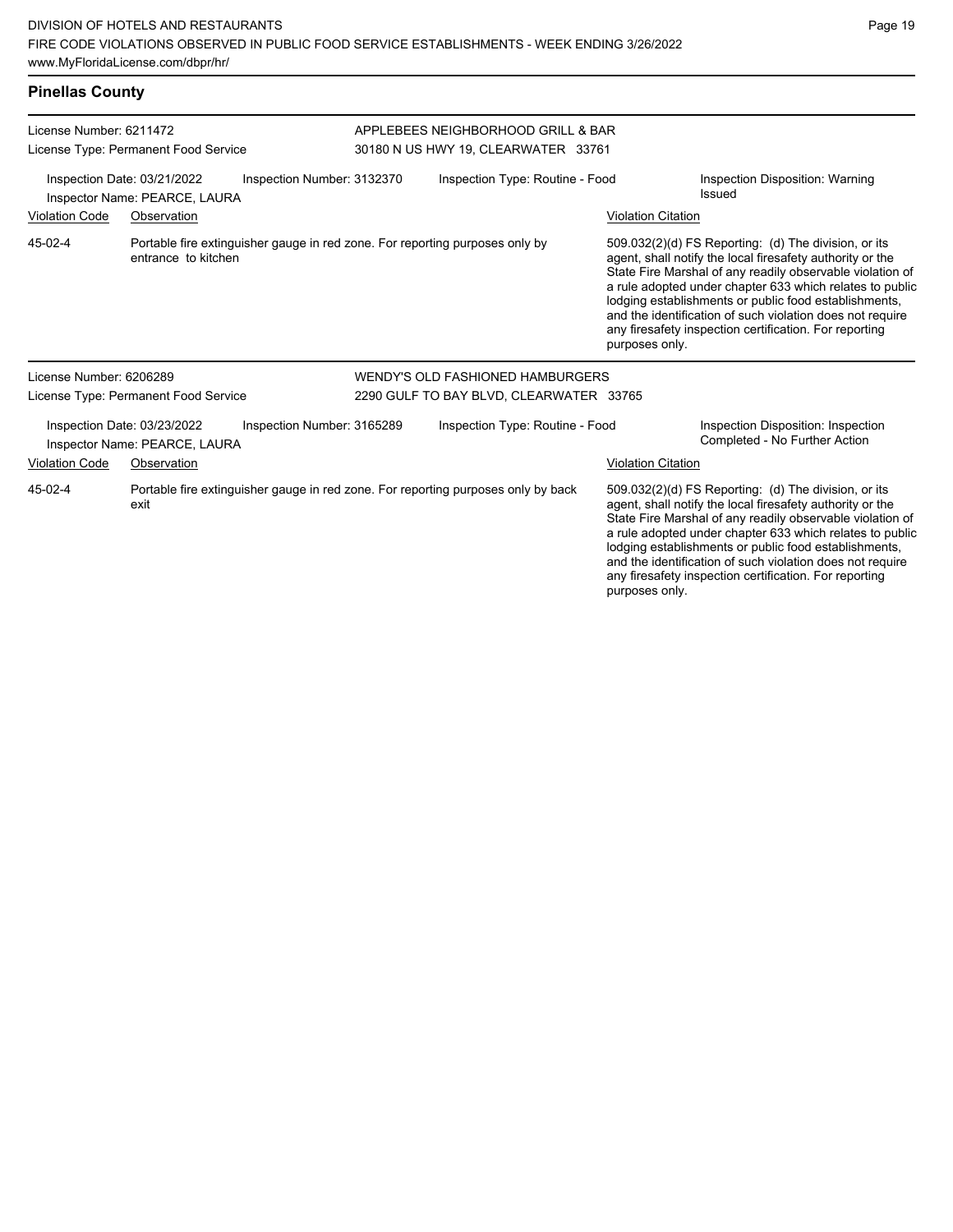# **Polk County**

| License Number: 6308313<br>License Type: Permanent Food Service                                  |             |                                                                            | TACO BELL #157<br>5090 DAVE ROBBINS WAY, LAKELAND 33812 |  |                                                                     |                                                                                                                                                                                                                                                                                                                                                                                                                            |
|--------------------------------------------------------------------------------------------------|-------------|----------------------------------------------------------------------------|---------------------------------------------------------|--|---------------------------------------------------------------------|----------------------------------------------------------------------------------------------------------------------------------------------------------------------------------------------------------------------------------------------------------------------------------------------------------------------------------------------------------------------------------------------------------------------------|
| Inspection Number: 3183945<br>Inspection Date: 03/21/2022<br>Inspector Name: BEAULIEU, STEPHANIE |             |                                                                            | Inspection Type: Complaint Full                         |  | Inspection Disposition: Inspection<br>Completed - No Further Action |                                                                                                                                                                                                                                                                                                                                                                                                                            |
| <b>Violation Code</b>                                                                            | Observation |                                                                            |                                                         |  | <b>Violation Citation</b>                                           |                                                                                                                                                                                                                                                                                                                                                                                                                            |
| $45-02-4$                                                                                        |             | Portable fire extinguisher gauge in red zone. For reporting purposes only. |                                                         |  |                                                                     | 509.032(2)(d) FS Reporting: (d) The division, or its<br>agent, shall notify the local firesafety authority or the<br>State Fire Marshal of any readily observable violation of<br>a rule adopted under chapter 633 which relates to public<br>lodging establishments or public food establishments,<br>and the identification of such violation does not require<br>any firesafety inspection certification. For reporting |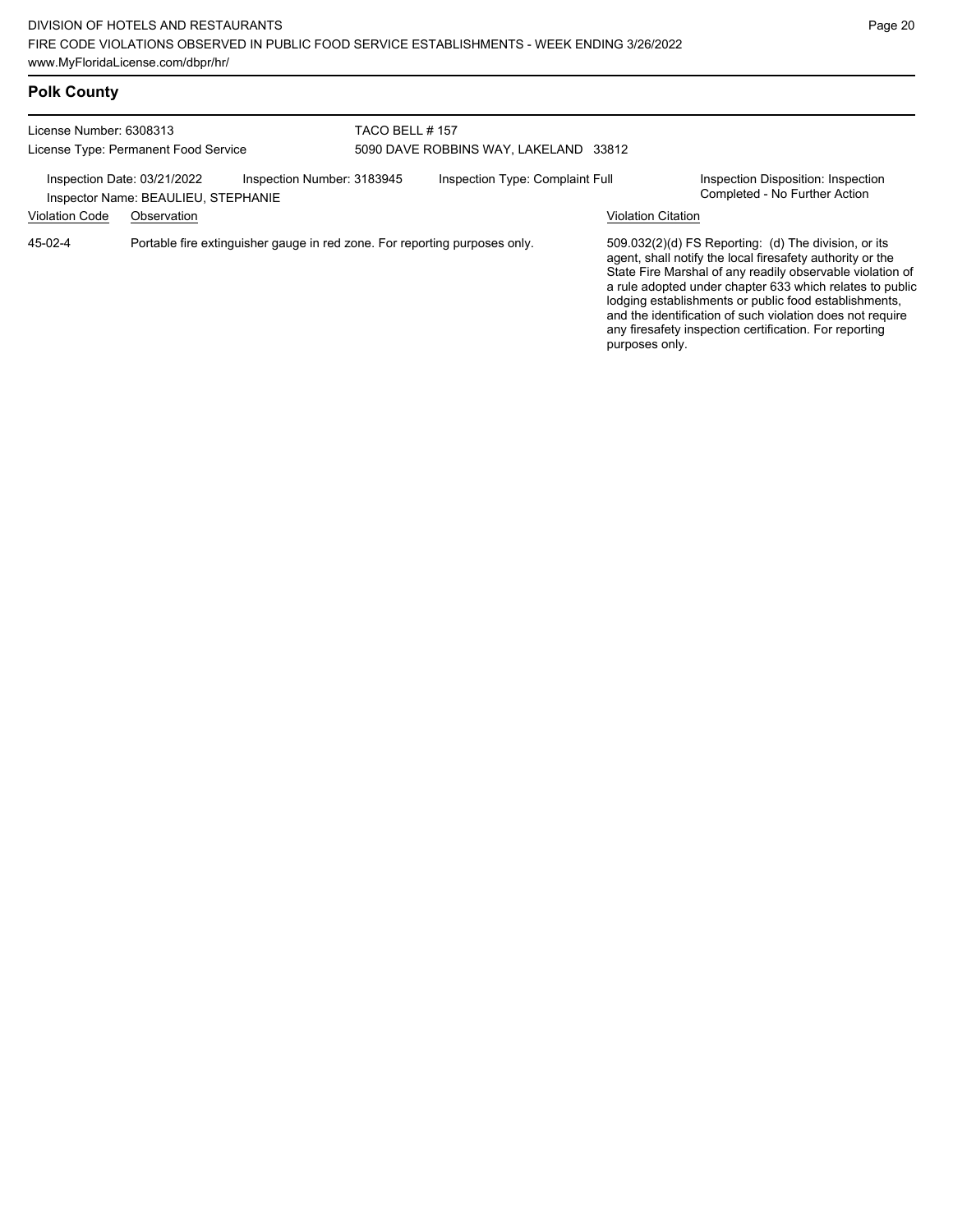#### **Sarasota County**

| License Number: 6805765<br>License Type: Permanent Food Service                                                                                                                                                                   |                                                                                                                                                                                                                                            |                            | THE OVERTON LLC<br>1420 BLVD OF THE ARTS, SARASOTA 34236 |                                                                                                                                                                                                                                                                                                                                                                                                                                              |                                                                     |  |
|-----------------------------------------------------------------------------------------------------------------------------------------------------------------------------------------------------------------------------------|--------------------------------------------------------------------------------------------------------------------------------------------------------------------------------------------------------------------------------------------|----------------------------|----------------------------------------------------------|----------------------------------------------------------------------------------------------------------------------------------------------------------------------------------------------------------------------------------------------------------------------------------------------------------------------------------------------------------------------------------------------------------------------------------------------|---------------------------------------------------------------------|--|
|                                                                                                                                                                                                                                   | Inspection Date: 03/23/2022<br>Inspector Name: MCKEON, MICHAEL                                                                                                                                                                             | Inspection Number: 3173544 | Inspection Type: Routine - Food                          |                                                                                                                                                                                                                                                                                                                                                                                                                                              | Inspection Disposition: Inspection<br>Completed - No Further Action |  |
| <b>Violation Code</b>                                                                                                                                                                                                             | Observation                                                                                                                                                                                                                                |                            |                                                          | <b>Violation Citation</b>                                                                                                                                                                                                                                                                                                                                                                                                                    |                                                                     |  |
| 48-04-4                                                                                                                                                                                                                           | Propane tank (larger than 2.7 lb. water capacity/1 lb. gas capacity) located inside<br>of the building. For reporting purposes only.<br>3 propane tanks stored in the kitchen.<br>Manager placed the tanks outside. ** Corrected On-Site** |                            |                                                          | 509.032(2)(d) FS Reporting: (d) The division, or its<br>agent, shall notify the local firesafety authority or the<br>State Fire Marshal of any readily observable violation of<br>a rule adopted under chapter 633 which relates to public<br>lodging establishments or public food establishments,<br>and the identification of such violation does not require<br>any firesafety inspection certification. For reporting<br>purposes only. |                                                                     |  |
| License Number: 6805732                                                                                                                                                                                                           |                                                                                                                                                                                                                                            | <b>METRO DINER</b>         |                                                          |                                                                                                                                                                                                                                                                                                                                                                                                                                              |                                                                     |  |
|                                                                                                                                                                                                                                   | License Type: Permanent Food Service                                                                                                                                                                                                       |                            | 6056 LOCKWOOD RIDGE RD, SARASOTA 34243                   |                                                                                                                                                                                                                                                                                                                                                                                                                                              |                                                                     |  |
|                                                                                                                                                                                                                                   | Inspection Date: 03/24/2022<br>Inspector Name: EASLER, VERONICA                                                                                                                                                                            | Inspection Number: 3153573 | Inspection Type: Routine - Food                          |                                                                                                                                                                                                                                                                                                                                                                                                                                              | Inspection Disposition: Call Back -<br>Admin. complaint recommended |  |
| <b>Violation Code</b>                                                                                                                                                                                                             | Observation                                                                                                                                                                                                                                |                            |                                                          | <b>Violation Citation</b>                                                                                                                                                                                                                                                                                                                                                                                                                    |                                                                     |  |
| - From initial inspection : Portable fire extinguisher gauge in red zone to the right<br>45-02-4<br>of employee restroom next to ice machine. For reporting purposes only.<br>follow-up inspection 2022-03-24: ** Time Extended** |                                                                                                                                                                                                                                            | - From                     |                                                          | 509.032(2)(d) FS Reporting: (d) The division, or its<br>agent, shall notify the local firesafety authority or the<br>State Fire Marshal of any readily observable violation of<br>a rule adopted under chapter 633 which relates to public<br>lodging establishments or public food establishments,<br>and the identification of such violation does not require                                                                             |                                                                     |  |

any firesafety inspection certification. For reporting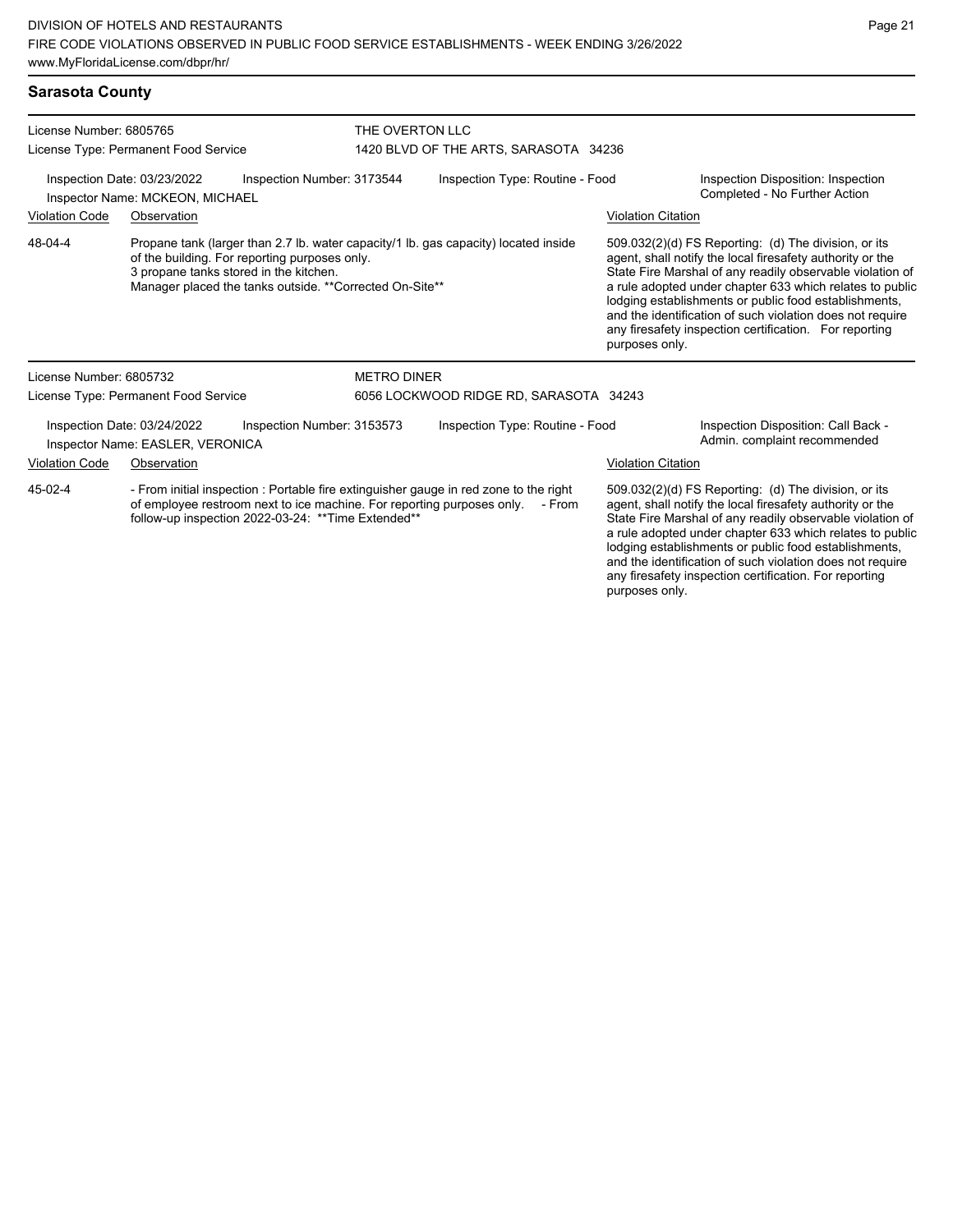# **St. Johns County**

| License Number: 6501797                                                                                                               |                                                              |                                                               | <b>BUENA ONDA CAFE</b>                                                                                                                                     |                           |                                                                                                                                                                                                                                                                                                                                                                                                                                              |  |  |
|---------------------------------------------------------------------------------------------------------------------------------------|--------------------------------------------------------------|---------------------------------------------------------------|------------------------------------------------------------------------------------------------------------------------------------------------------------|---------------------------|----------------------------------------------------------------------------------------------------------------------------------------------------------------------------------------------------------------------------------------------------------------------------------------------------------------------------------------------------------------------------------------------------------------------------------------------|--|--|
|                                                                                                                                       | License Type: Permanent Food Service                         |                                                               | 224 W KING ST, SAINT AUGUSTINE 32084                                                                                                                       |                           |                                                                                                                                                                                                                                                                                                                                                                                                                                              |  |  |
| Inspection Date: 03/25/2022<br>Inspection Number: 3152235<br>Inspector Name: MAKOWSKI, JARED                                          |                                                              |                                                               | Inspection Type: Routine - Food                                                                                                                            |                           | Inspection Disposition: Inspection<br>Completed - No Further Action                                                                                                                                                                                                                                                                                                                                                                          |  |  |
| <b>Violation Code</b><br>Observation                                                                                                  |                                                              |                                                               |                                                                                                                                                            | <b>Violation Citation</b> |                                                                                                                                                                                                                                                                                                                                                                                                                                              |  |  |
| 45-04-4                                                                                                                               |                                                              | No hood in kitchen visible grease laden vapors while cooking. | Use of cooking equipment producing grease laden vapors/smoke with no hood<br>suppression system installed. Notified Fire AHJ. For reporting purposes only. |                           | 509.032(2)(d) FS Reporting: (d) The division, or its<br>agent, shall notify the local firesafety authority or the<br>State Fire Marshal of any readily observable violation of<br>a rule adopted under chapter 633 which relates to public<br>lodging establishments or public food establishments,<br>and the identification of such violation does not require<br>any firesafety inspection certification. For reporting<br>purposes only. |  |  |
| License Number: 6502402                                                                                                               |                                                              |                                                               | SIMONE'S WOOD FIRED CRAFT KITCHEN                                                                                                                          |                           |                                                                                                                                                                                                                                                                                                                                                                                                                                              |  |  |
|                                                                                                                                       | License Type: Permanent Food Service                         |                                                               | 185 MURABELLA PARKWAY, SAINT AUGUSTINE 32092                                                                                                               |                           |                                                                                                                                                                                                                                                                                                                                                                                                                                              |  |  |
|                                                                                                                                       | Inspection Date: 03/25/2022<br>Inspector Name: PERKINS, MARC | Inspection Number: 3155638                                    | Inspection Type: Routine - Food                                                                                                                            |                           | Inspection Disposition: Inspection<br>Completed - No Further Action                                                                                                                                                                                                                                                                                                                                                                          |  |  |
| <b>Violation Code</b><br>Observation                                                                                                  |                                                              |                                                               |                                                                                                                                                            | <b>Violation Citation</b> |                                                                                                                                                                                                                                                                                                                                                                                                                                              |  |  |
| 48-04-4<br>of the building. For reporting purposes only.<br>In storage room by rear exterior door four propane tanks stored on floor. |                                                              |                                                               | Propane tank (larger than 2.7 lb. water capacity/1 lb. gas capacity) located inside                                                                        |                           | 509.032(2)(d) FS Reporting: (d) The division, or its<br>agent, shall notify the local firesafety authority or the<br>State Fire Marshal of any readily observable violation of<br>a rule adopted under chapter 633 which relates to public<br>lodging establishments or public food establishments,<br>and the identification of such violation does not require<br>any firesafety inspection certification. For reporting                   |  |  |